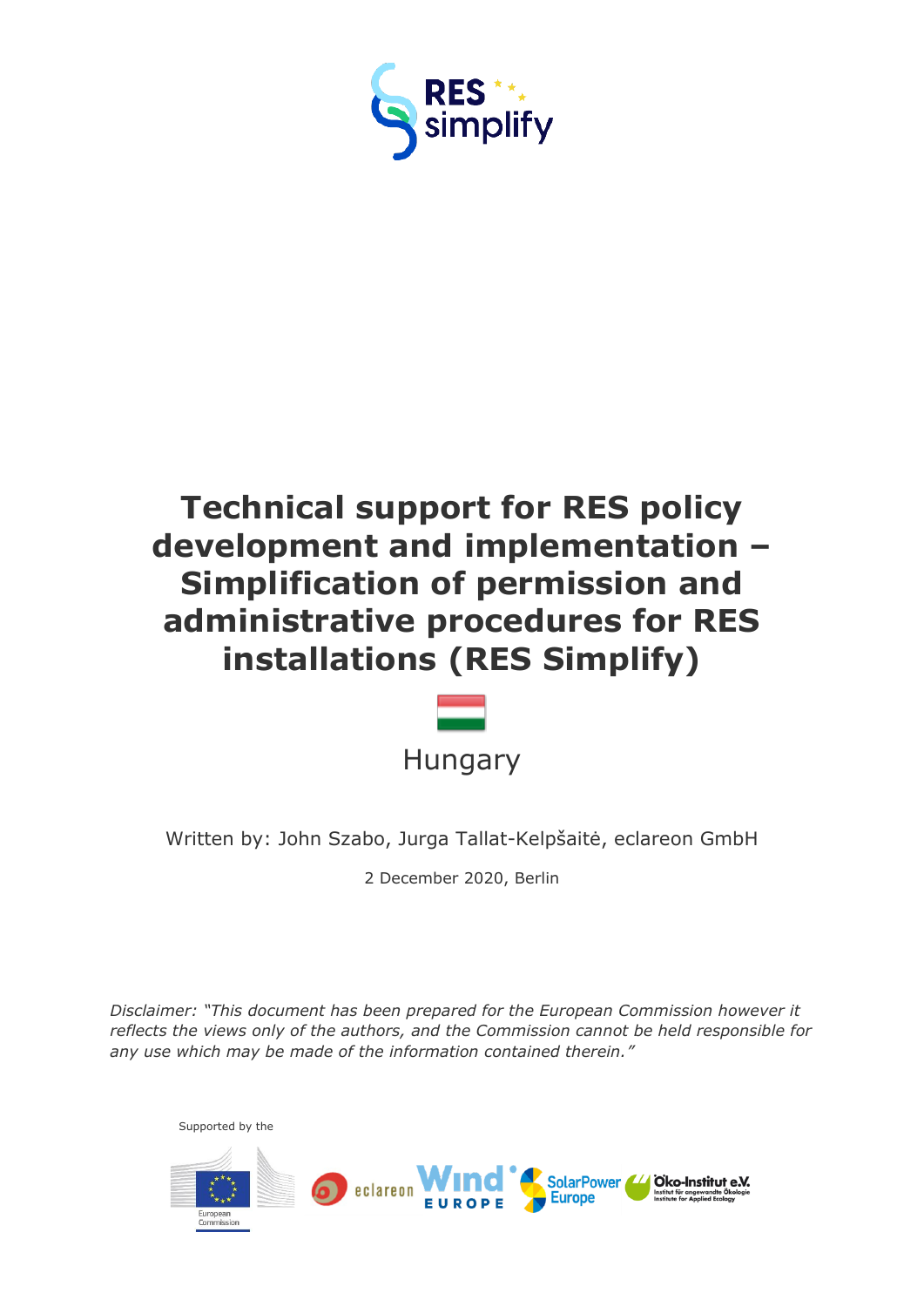# <span id="page-1-0"></span>**Executive summary**

This report covers all RES-E technologies, since the requirements to authorise a power plant are similar. However, the Government of Hungary's (2020) strong focus in its NECP on deploying solar PV to help the country meet its renewable energy targets entails that most input was sought and provided by solar PV stakeholders. Nonetheless, the administrative processes, procedures, and barriers discussed in the report are broadly applicable to all (renewable) power plants.

A number of administrative barriers weigh on the continued rapid expansion of solar PV in Hungary. Broadly speaking there are three core problems from which a number of barriers derive (1) variegated interpretations of regulations by local authorities, (2) the land-intensive nature of solar PV, and (3) DSOs insufficient adaptation to changing requirements.

Both administrative permits and grid connection-related permitting is heavily divided based on geographies. Provincial Offices tasked with administrative permitting have implemented and interpret national laws and regulations in differing manners. This locality-specific governance offers the benefit of reflecting local needs, but underpins an instable investor environment. A similar problem is in place with the distribution network, which is split into six geographies and different procedures, rules, and regulations apply to each. DSOs have adopted slightly different practices in each and may even change their positions from case to case, contributing to an instable investor environment.

Many problems occur with the site selection, as land on which these expansive power plants can be constructed is increasingly scarce. Developers need to acquire land for their projects, which is frequently agricultural, entailing that it has to be repurposed. The possibility of this varies from locality to locality and, worryingly, introduces an opening for corrupt acts with which developers can push decision-makers to interpret rules in a manner that favors their projects.

Grid permitting is a slow and tedious process that is geared towards cooperation between the developer and the DSO, as opposed to the developer being able to rely on clear cut and transparent processes. Information on grid connection points, decision-making processes, whether or not deadlines will be met are opaque.

Table 1 contains a traffic light assessment of the relevant process steps for the installation of solar photovoltaics and biomass power plants in Hungary.

*Table 1: Traffic light assessment of the relevant process steps*

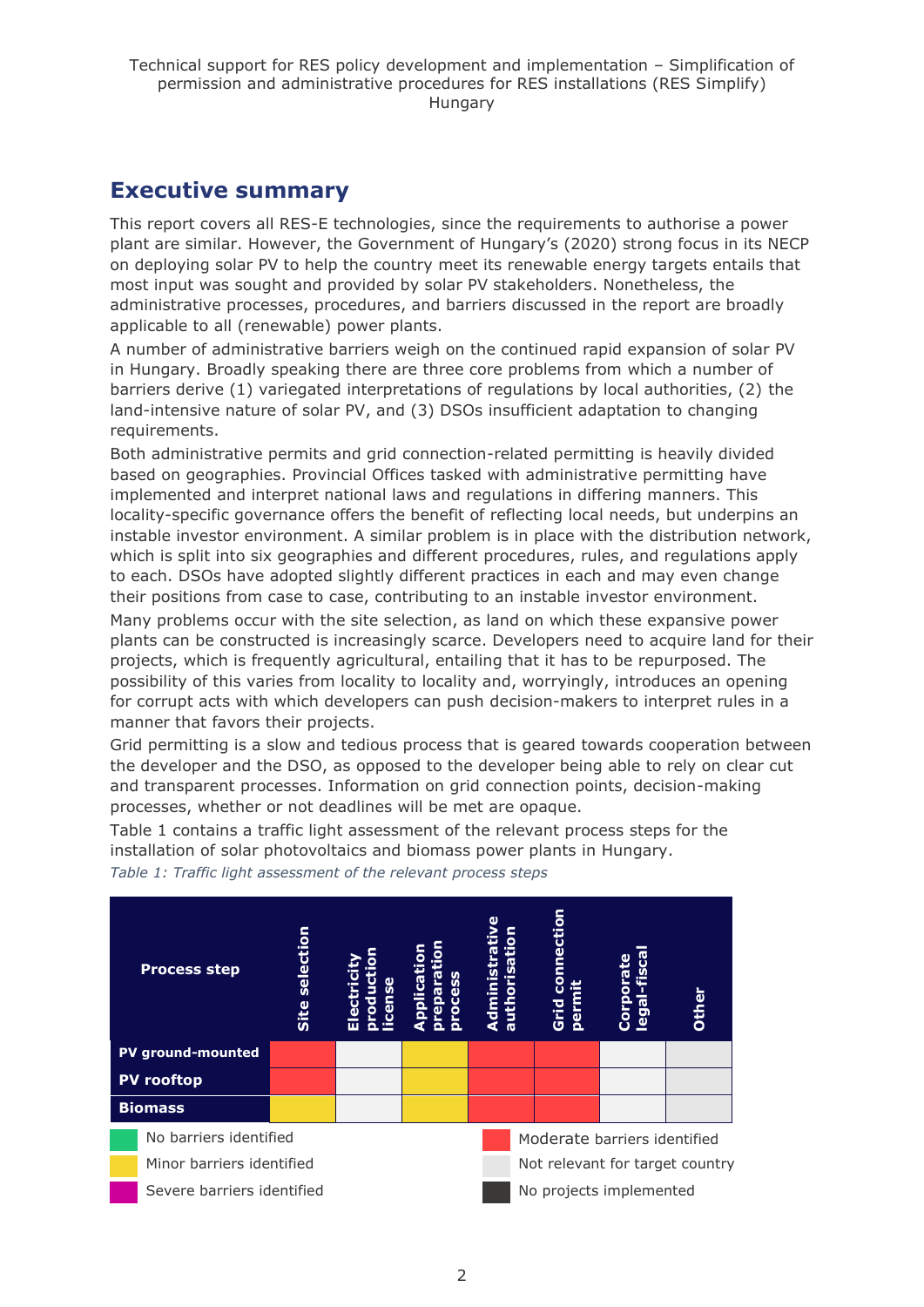# **Table of contents**

| 6. Indicators to measure the performance of the overall process16 |
|-------------------------------------------------------------------|
|                                                                   |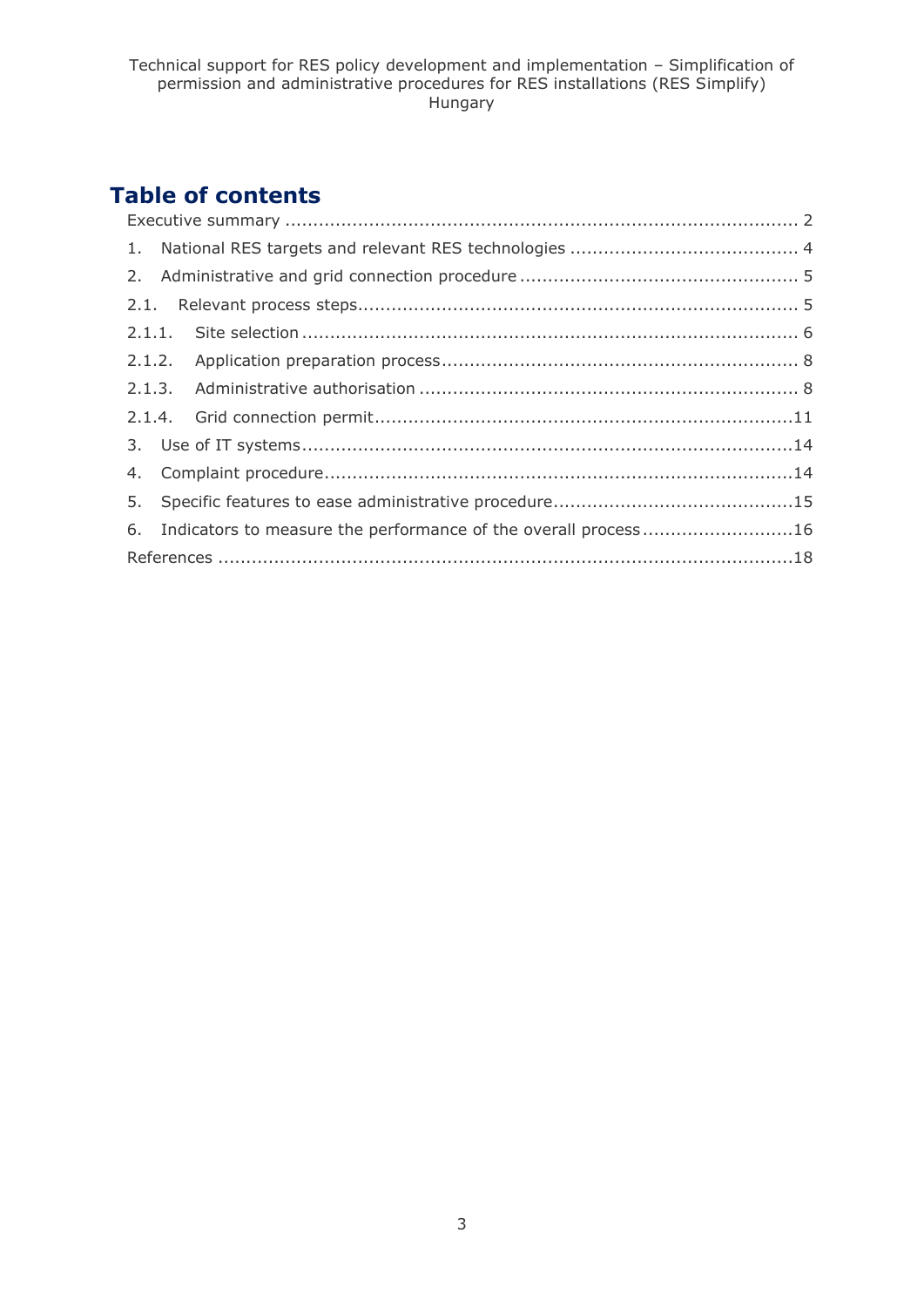# <span id="page-3-0"></span>**1. National RES targets and relevant RES technologies**

Hungary is planning to increase renewable energy's share of gross energy consumption from 13.3% in 2017 to 21% by 2030 according to the National Energy and Climate Plan (NECP) (Government of Hungary, 2020). Renewables' share in electricity generation is planned to increase from 7.5% in 2017 to 21.3% by 2030. Furthermore, the NECP anticipates renewables' share for heating to increase from 19.6% to 28.7% and in the transportation sector to climb from 6.8% to 16.9% during the 2020–2030 time period.

The rise of renewables' share is expected to be driven by the rapid deployment of solar photovoltaics (PV), the installed capacities of which are planned to grow from 2 GW in 2020 to 6.5 GW by 2030 (Szabó, 2020). This trend would be an extension of solar PV's dynamic expansion in recent years, supported by government subsidies and the technology's rising competitiveness. The support schemes in place have generally been popular with investors and the auctions the government launched were deemed successful. In parallel, solar PVs have been very popular with households as well. The government will seek to facilitate this growth in forthcoming years to allow Hungary to meet EU commitments (Kaderják, 2020). Solar PV is thus by-far the main pillar of Hungary's renewable energy policy and the government has channelled its attention to facilitating the technology's diffusion; albeit, this has primarily been directed at providing subsidies (Szabo et al., 2020). Administrative and procedural barriers remain in place and should be streamlined.

The Government of Hungary's ban on the diffusion of wind power plants is set to be maintained. The NECP expects generation from existing capacities to remain unchanged.

The NECP also suggests that biomass capacities will increase from the just over 0.5 GW expected for 2020 to 0.8 GW by 2030, entailing relatively minor growth.

In Hungary, permitting for power plants takes place according to similar rules; therefore, the identified barriers and issues are applicable to technologies across the board. However, given the government's pro-solar strategy, if action is taken it is likely to be streamlined for solar PV. Household-sized PVs (i.e., installations with an installed capacity below 50kW, essentially rooftop PVs) are subject to simplified permitting procedures, yielding few administrative barriers.

Figure 1 displays the annual deployment of PV and onshore wind between 2010 and 2019. While small deployment of onshore wind took place in 2010 and 2011, there was an increasing trend in solar PV deployment since 2012 with a sharp jump in 2018 and 2018.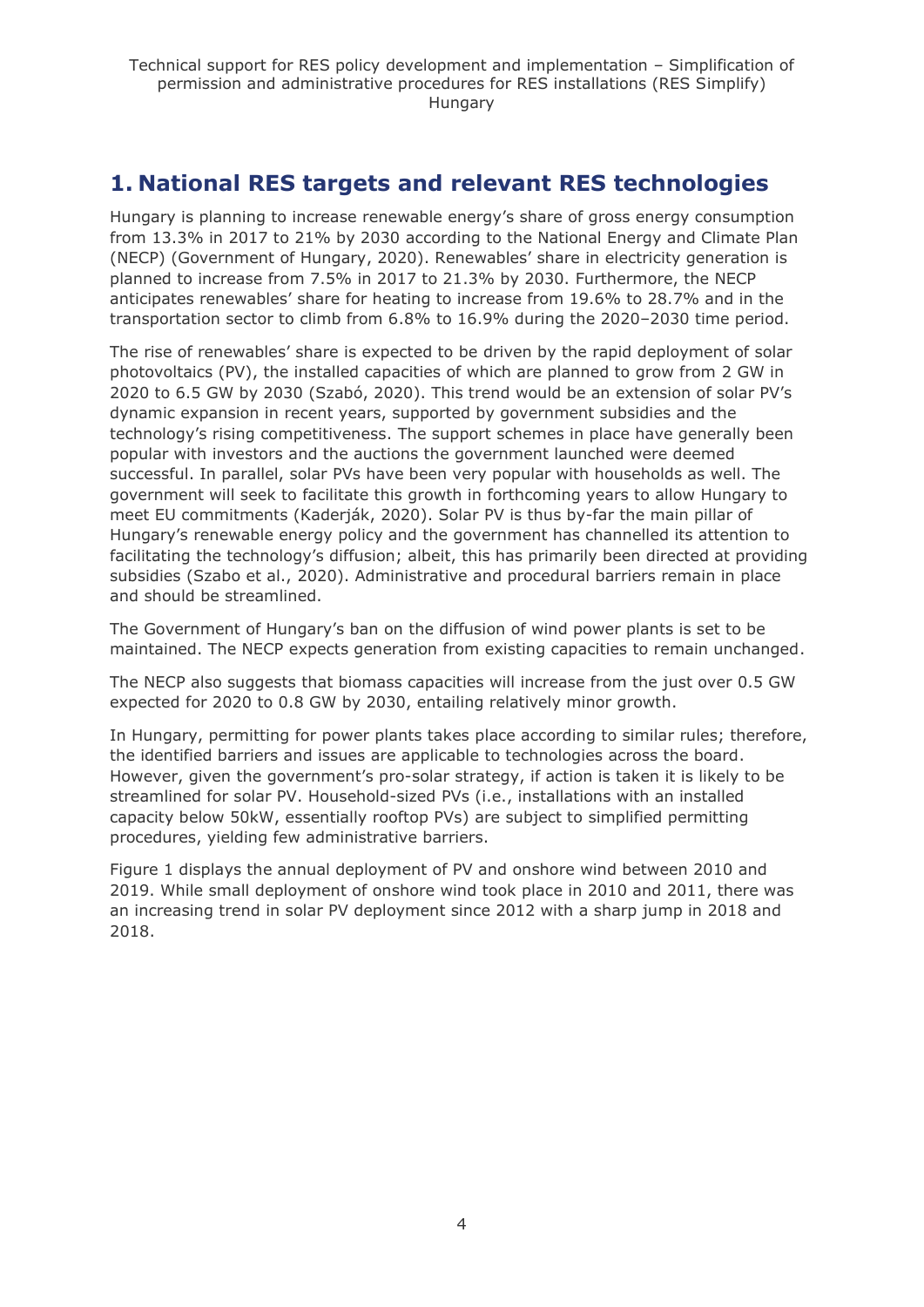

*Figure 1: Annual installed capacity of PV and Wind onshore 2010-2019 (source: EurObserv'ER)*



*Figure 2: Deployment of RES-E 2020-2030 (source: NECP)*

# <span id="page-4-0"></span>**2. Administrative and grid connection procedure**

# <span id="page-4-1"></span>**2.1. Relevant process steps**

The first step towards the realisation of a renewable energy project is choosing a suitable site, including renting or buying the property where the developer plans to construct the installation. This step also includes concluding preliminary assessments in order to establish whether the site is appropriate for the intended installation and repurposing land. As solar proliferates in the country, this issue can rise in prominence.

'Application preparation' is an initial step, relatively minor step, where the necessary documents are gathered by the developer to launch permitting.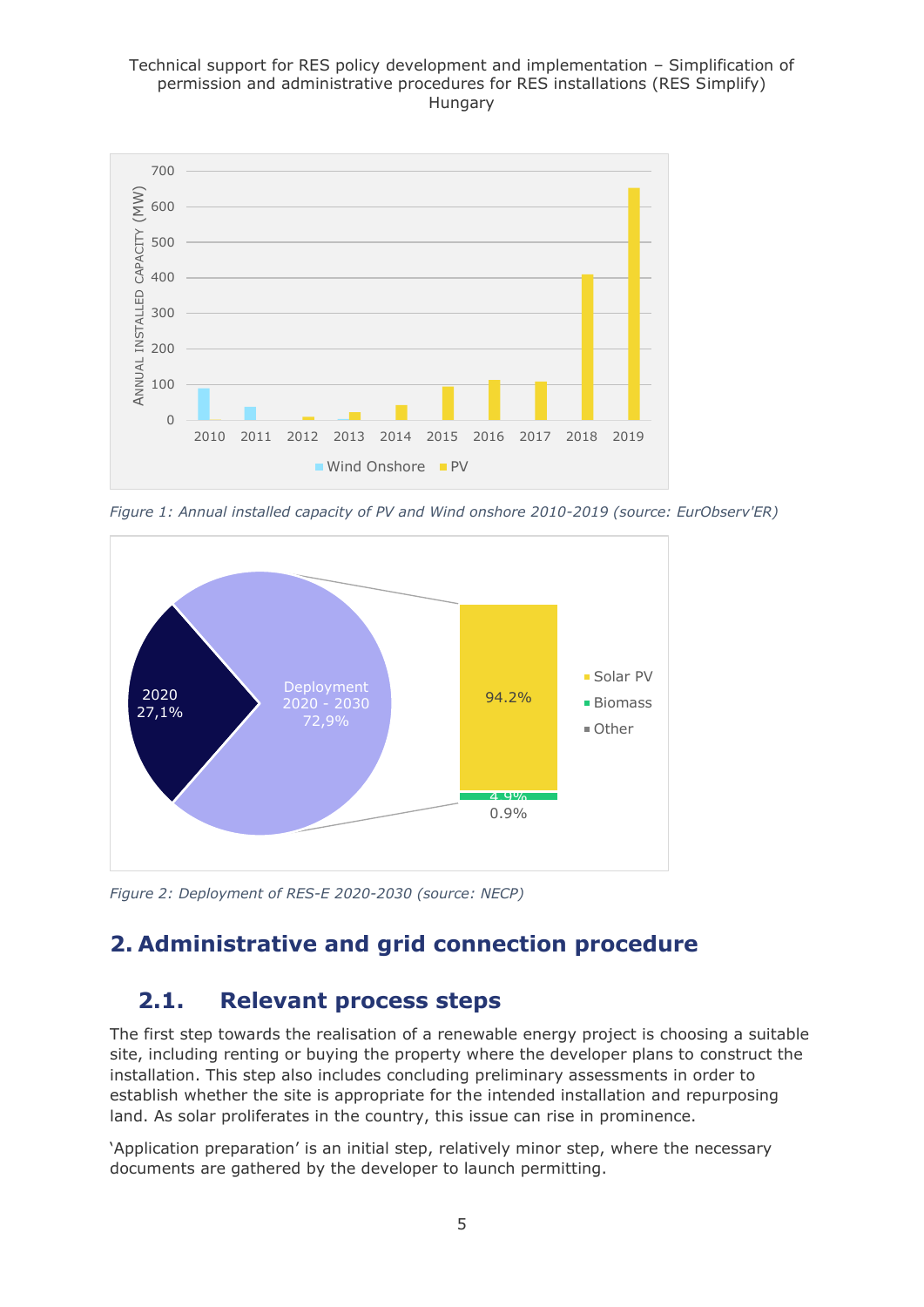Most permitting is undertaken during the 'Administrative authorisation' and the 'Grid connection permit' processes. These can overlap and run parallel to one-another. During the 'Administrative authorisation' Provincial Offices coordinate the permitting process with relevant technical authorities. Although, to address questions, the developer may have to communicate directly with technical authorities. In parallel, the 'Grid connection permit' is negotiated between the developer and the Distribution System Operator (DSO). This is a relatively tedious process with DSOs frequently requesting further documentation, changes in plans, or investment in the grid infrastructure before greenlighting installation's connection to the grid.

# **2.1.1. Site selection**

### <span id="page-5-0"></span>**Process flow**

Construction, operations, launch of operations, continued operations, and decommissioning of power plants have to be approved by the relevant authority (Act No. LXXXVI of 2007). The relevant authority is either the respective Provincial Office - there are a total of ten offices each responsive for a specific geography – or the Budapest Office of the 12<sup>th</sup> District. Provincial Offices and the Budapest Office of the 12<sup>th</sup> District oversee a number of smaller, local offices that can take decisions in their geographic jurisdiction (FIR, 2020). Within these offices, typically the Department of Metrology and Technical Safety (*Mérésügyi és Műszaki Biztonsági Osztály*) is responsible for approving construction-related proposals (Government Decree 365/2016. (XI. 29.)).

Site selection precedes all further actions and a decision is taken by the investor considering the particular qualities of the given location. The basic considerations in these cases are generally its proximity to the grid and whether the land can host a power plant or not. Grid-related procedures and barriers are discussed in detail below, in section 2.1.5. 'Grid connection permit'.

Land upon which power plants can be constructed are generally scarce and are frequently protected (Law CXXIX. of 2007). Developers must acquire and have their choice of land repurposed in order to construct a power plant. Land in Hungary is classified according to its quality (Government Decree 47/2017. (IX. 29.)), which influence whether or not in can host a power plant. Repurposing is done by the Land Authority in the respective locality at the request of the developer. Repurposing can be fast-tracked, if the agricultural land is of weak quality and the planned installation has a capacity less than 0.5 MW (Portfolio, 2019).

Household-sized installations (i.e., those with less than 50kW installed capacity, essentially rooftop installations) are exempt from these procedures.

### **Deadlines**

The local office of the authority has to take a decision on the repurposing of a land within 30 days (Kormányablak, 2020a). Certain actors may have a priority purchasing option on the given land that the developer may be looking to repurpose, purchase, or use. Specific provisions on the matter are contained in the Civil Code, but as a rule of thumb require the developer to give option holders 45 days to take a decision (PV Stakeholder 1, 2020).

### **Detected barriers**

**Differences in repurposing land.** Provincial Offices and their local offices have discretion over their decisions regarding land repurposing. There are only broad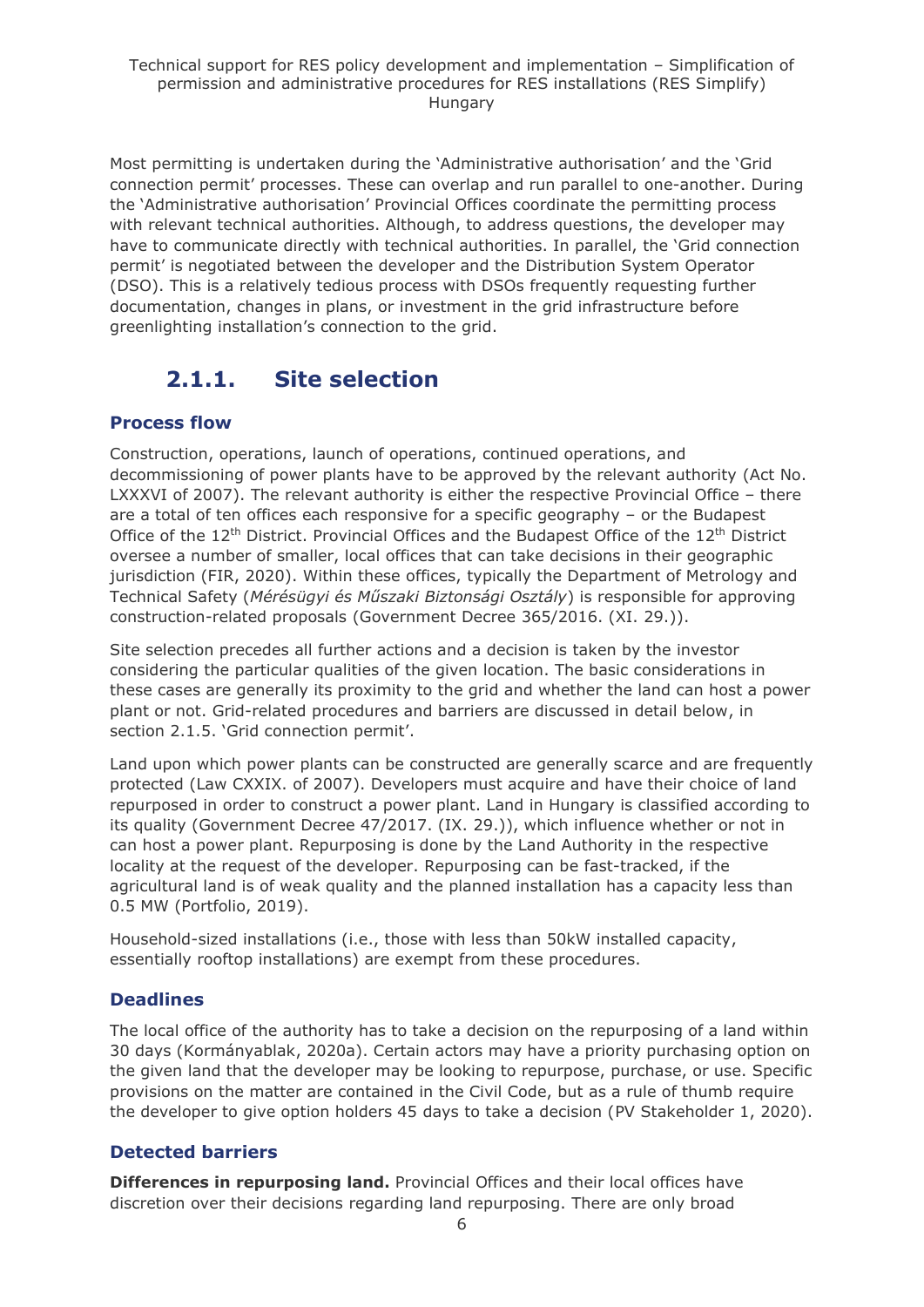guidelines at the national level (Government Decree 356/2007. (XII. 23.)) for these rules and generally accepted practices, but these are not harmonised and their implementation can vary by location. In addition, these rules may be interpreted along slightly different lines by different offices, introducing instability regarding expected outcomes of procedures. This creates investment risk, since investors may face different hurdles from region to region, despite rules and regulations presumed to being the same. It also allows for corruption, since rules can become malleable this way and some developers resort to corruption to streamline the development of their projects (PV Stakeholder 1, 2, 4, 2020; Czinkóczi, 2020).

**High agricultural subsidies.** High agricultural subsidies substantially increase the price of land. Acquiring land has become expensive, since many landowners rely on relatively high EU and national subsidies to support their agricultural output. However, this can inflate the price of land. Land, which, in some cases, is not utilised (at all or to the extent possible), but instead serves the purpose to allow landowners to collect subsidies (PV Stakeholder 1, 2, 5, 2020).

**Risk of declining credibility.** The rising demand for land driven by solar PV installations mushrooming throughout the country has led to a jump in land repurposing. In many cases this does not take into account the environmental damage this may lead to and has frequently been linked to corrupt practices. These may pose a future barrier for solar PV, since it chips away at the credibility of the technology (PV Stakeholder 7, 2020). This is an administrative barrier insofar as it amplifies the problems the 'Differences in repurposing land' may lead to in the future.

**A large number of Natura 2000 areas.** This is a relatively minor barrier, but there are large Natura 2000 areas in Hungary (Government Decree 269/2007. (X. 18.)) and data regarding their boundaries, use, and governance is not always clear (PV Stakeholder 5, 2020). Environmental Impact Assessments (EIA) need to be carried out in these cases and the Natura 2000 classification of land shapes these requirements, yet they are not always clear for project developers (rescoop, 2014).

**Everything is in Hungarian.** Hungarian laws, regulations, codes, etc. are generally only available in Hungarian, with little information publicly available in English or other foreign languages (PV Stakeholder 2, 2020). This inhibits the participation of international investors or project developers that do not have a Hungarian subsidy or do not closely cooperate with a Hungarian partner. This can be an even larger problem when dealing with Provincial Offices in rural areas of Hungary, where experts' proficiency in English (or other languages) is poor.

### **Identified good practice**

**Local governance.** Land repurposing is locally governed, while this has shortcomings, most prominently the various interpretations of laws and regulations (see 'Differences in repurposing land' above), it offers localities to take decisions on matters that directly impact the region (PV Stakeholder 1, 2020). Local governance and the ability to take local needs into consideration offers the opportunity for a more inclusive energy transition.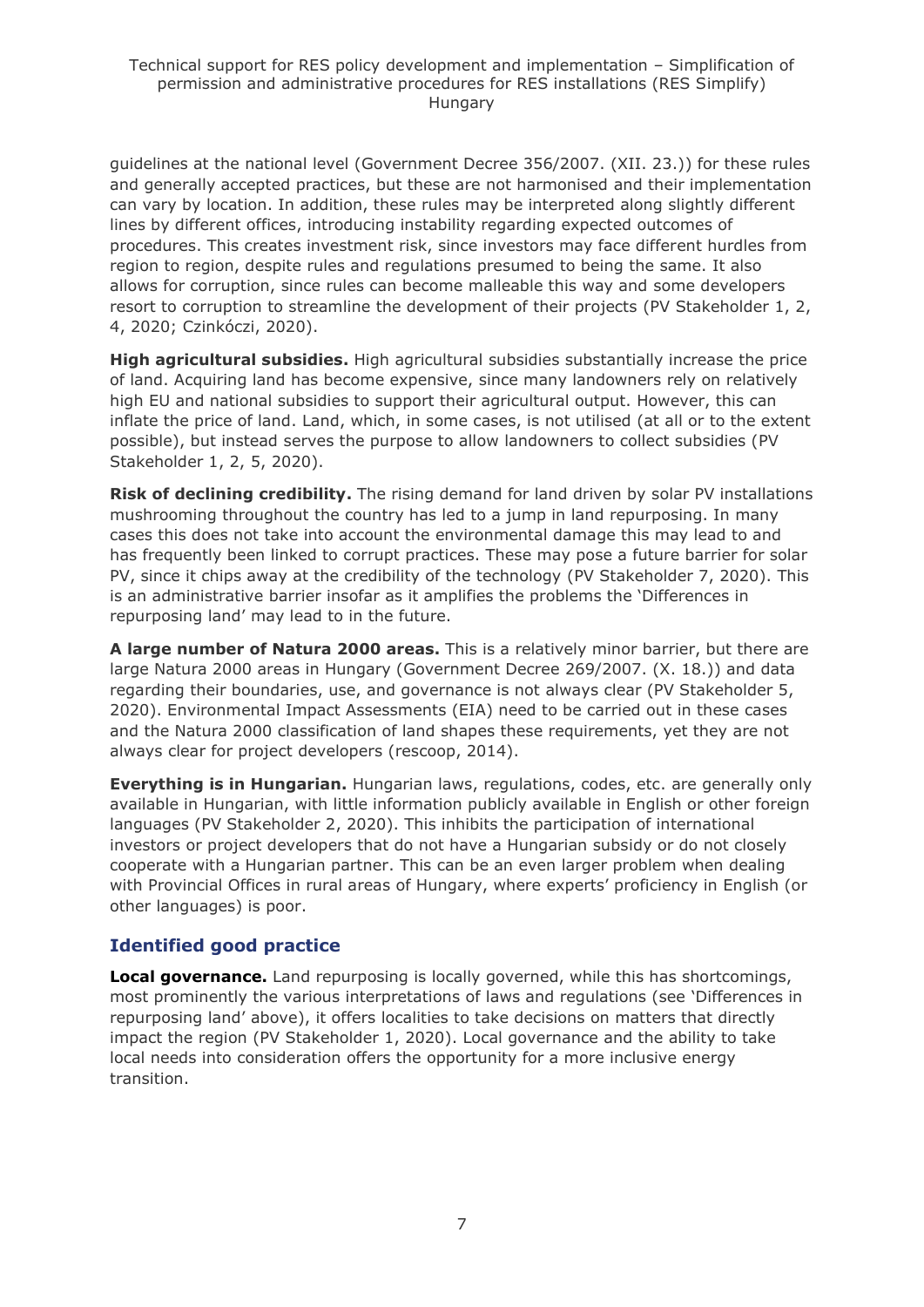# **2.1.2. Application preparation process**

#### <span id="page-7-0"></span>**Process flow**

To launch the permitting process with authorities, the project developer must have an 'Execution Plan' prepared by the electrical engineer assigned to the project. This consists of the DSOs 'technical-economic fact sheet' (see section 2.1.4 'Grid connection permit'), blueprints of the location, the engineering statement, and a technical description (Fenyvesi, 2018). With these documents the developer can then undertake 'utility aligning', which means that via the e-utility (2020) website and in person the developer and engineers can explore how the plant will relate to existing utility infrastructure.

#### **Deadlines**

Not applicable.

### **Detected barriers**

**Differences in the availability of relevant data.** E-utility (2020) is a website that provides relevant information on land and utility infrastructure, which can influence the way in which a developer designs their power plant. Data is not always up-to-date, since those that execute changes that impact utilities would have to update the register, but they do not always do so (PV Stakeholder 5, 6, 2020). This can lead to surprises for renewable power plant developers, as there may be differences in what they presume and what they see when inspecting the site or planning the facilities.

#### **Identified good practice**

<span id="page-7-1"></span>No good practice related to this process was identified.

# **2.1.3. Administrative authorisation**

#### **Process flow**

Administrative authorisation is conducted by the Provincial Office in a one-stop-shop manner. Project developers can submit documentation to the Office and, in theory, not have to deal with other authorities. In these cases, it is the Provincial Office administration that deals with the representatives of the 'Technical Authorities' (General Directorate for Civil Aviation; Hungarian Defence Forces Air Operation Command and Control Centre; Local Notary; National Directorate General for Disaster Management; Ministry of Defence; Environmental Protection, Nature Protection, and Mine Regulatory Department; Plant and Land Protection Directorate; District Mining Inspectorate; and Heritage Protection) (Veres, 2018).

In practice, to speed things along and to provide further input to technical authorities, developers tend to liaise voluntarily before or upon submitting documentation. The goal of this is for developers to be able to readily answer questions, provide additional information, or make amendments to their plans without the project stalling (PV Stakeholder 1, 3, 5, 6, 2020). Other stakeholders are not necessarily involved, unless the technical authorities issue such decisions. For example, when completing an environmental impact assessment, they may convene a public hearing (unless the matter is classified for military or other reasons) (Government Decree 314/2005. (XII. 25.)). In these cases, the public hearing is announced and impacted stakeholders are welcome to participate and provide input, which the authorities should take into consideration.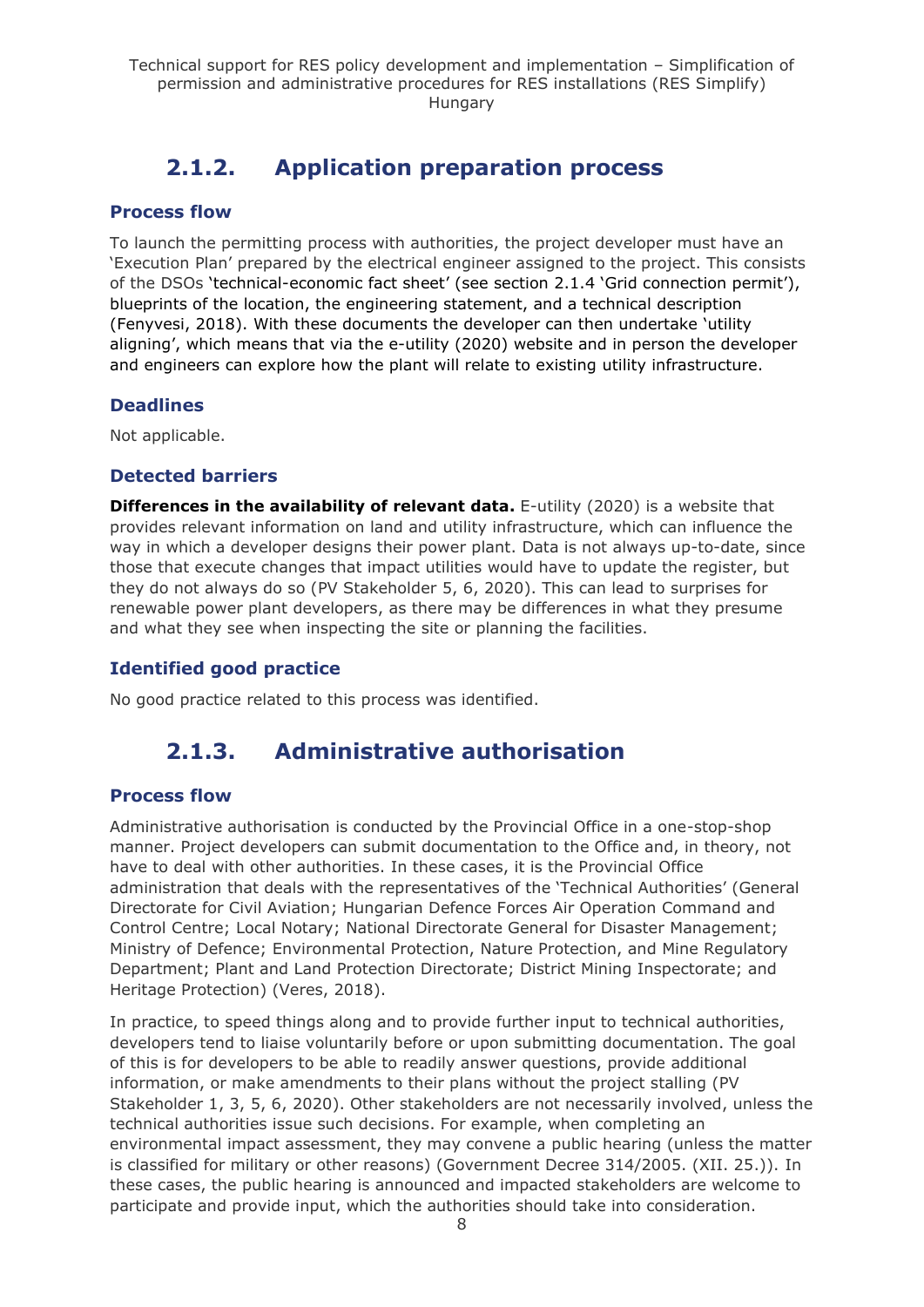To obtain necessary administrative authorisation to establish a power plant, developers have to submit an execution plan (includes pertinent documentation of the project), a technical description, and a design statement to the respective Provincial Office (Fenyvesi, 2018). A certificate of ownership for the land is also necessary (not older than three months) or an agreement with the owner of the property that allows the developer to use the real estate (Civil Code should be indicative regarding the form of this contract), a photocopy of the Land Registry's map, and a description of the support system of the installation. The Office has to take a decision within twenty-five days and a positive decision is final fifteen days after the decision has been made (Government Decree No. 382/2007. (XII. 23.)). Generally speaking, authorities are competent, but this can vary based on which Provincial Office the claim is filed in (PV Stakeholder 3, 5, 2020).

In some cases, an administrative authorisation to use a given site does not have to be approved by an authority. These include: power plants that do not have a connection point with over 50 kVA (i.e., those power plants under 50 kW), small power plants with an installed capacity below 0.5 MW that operate in island mode (these exclude installations on conservation areas or Natura 2000 areas). However, these cases are not exempt from abiding by construction regulations (including local laws and regulations) and the national settlement organisation and construction requirements (Government Decree No. 382/2007. (XII. 23.)).

### **Deadlines**

Upon submitting relevant documents to the Provincial Office, the administrative authorisation process is to take place within a maximum of twenty-five days. An accelerated permitting process can be requested, which should take no more than fifteen days (Fenyvesi, 2018). These deadlines apply if the project is approved by all technical authorities involved (the Provincial Office forwards documents to these) without requests for further documentations or other inquiries. However, if technical authorities flag issues then the project can face significant delays. For example, an environmental or archaeological impact assessment takes between six to twelve months (PV Stakeholder 5, 2020). The decision becomes final fifteen days after a project is approved.

A rejection for a permit can be issued by the Provincial Office due to insufficient documentation following submission. The developer can provide missing documentation within five days.

Provincial offices and technical authorities are generally mandated to provide responses to inquiries within fifteen days (Government Decree 531/2017. (XII. 29.)). They tend to meet these deadlines, but multiple inquiries or correspondence can delay the development of projects (PV Stakeholder 2, 2020).

Provincial Offices try to meet deadlines, however are not always able to do so. They are somewhat understaffed and the competencies of staff vary from office to office, adding an element of contingency into the permitting process. On occasion, they will suspend a developer's project, when it is clear that either they cannot meet a deadline or the developer cannot provide the input they had requested in the given timeframe. The latter helps avoid running out of deadlines, which would force the developer to restart the whole permitting process (or large parts of it), but it can also introduce significant delays.

The developer(s) must notify the relevant authority at least fifteen days prior to beginning construction and indicate the expected launch of construction and its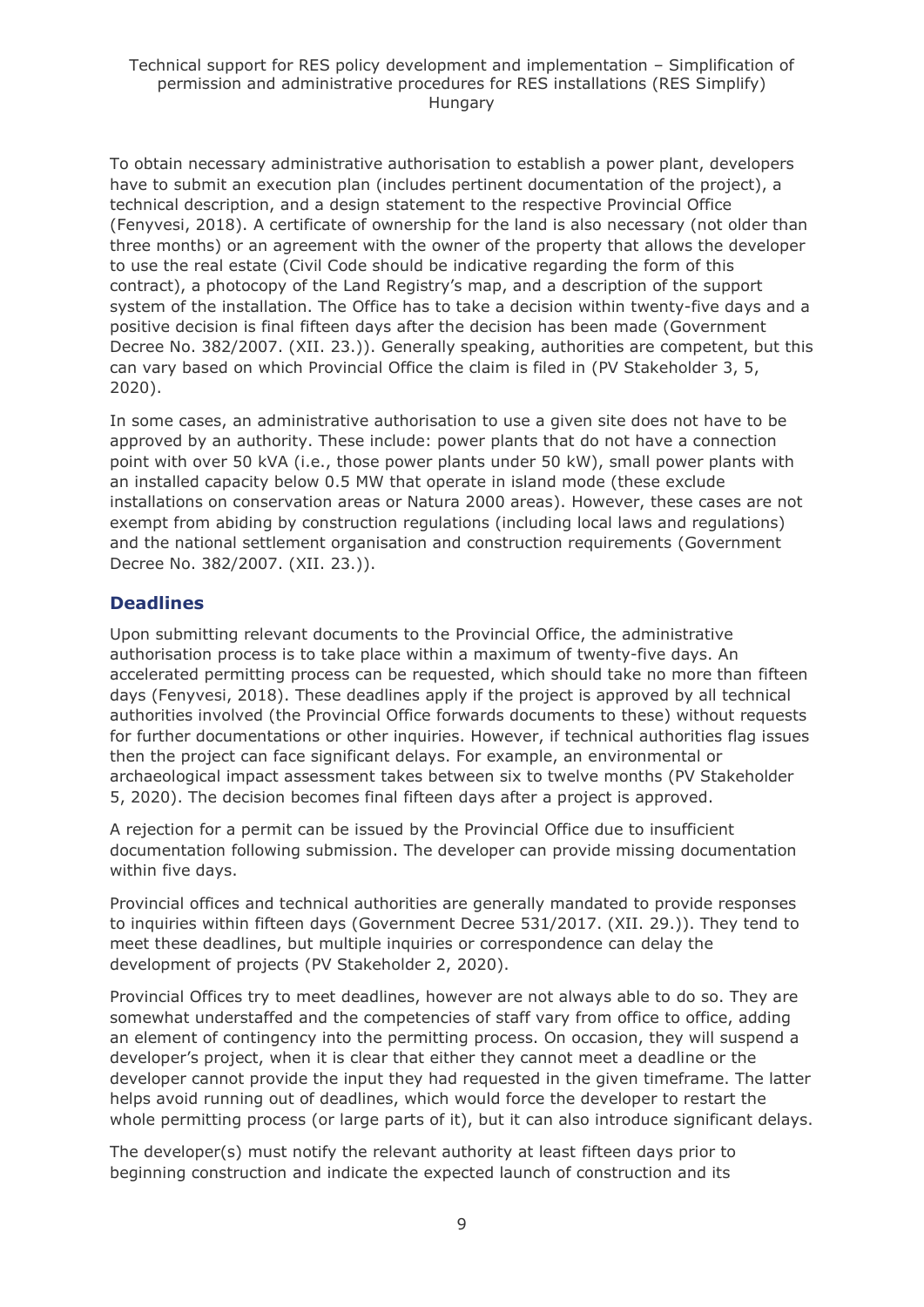anticipated commencement (Fenyvesi 2018). This has to state the contact details of the Technical Leader and (if available) Technical Supervisor of the project.

### **Detected barriers**

**Splintered procedures.** Administrative authorisation is governed regionally or locally. This carries the benefit of reflecting local specificities, but it has splintered the interpretation of national laws and regulations. Responsible offices approach and interpret guidelines differently, which leads to a variegated permitting procedure from locality to locality. This fractures the regulatory framework and introduces instability for investors. This also shapes technical authorities' approaches in areas such as heritage protection, where there is a single central codex of rules, but is applied across the board with substantial differences. This concern was noted by all interviewees, but is also described in Fenyvesi (2018).

**Everything is in Hungarian.** All essential documentation is only available in Hungarian, inhibiting foreign investment. For details, see section 2.1.1. 'Site selection' above.

**Codices are not always up-to-date.** Construction codices at the local and regional level should be updated every six years, but these updates do not reflect the need to consider the particularities of renewable power plants (PV Stakeholder 5, 2020). This would also be a crucial starting point to allow authorities to familiarise themselves with renewables and develop the competencies necessary to permit such propositions.

**Outdated requirements.** Some requirements technical authorities request from project developers are outdated or not streamlined to the needs of renewables. For example, the National Directorate General for Disaster Management has similar requirements for solar PV and thermal power plants leading it to require similar approachability to both types of plants (e.g., similarly wide roads) to allow fire fighters to access these areas, even though fire hazards for solar PV power plants are substantially lower than for their thermal counterparts (PV Stakeholder 1, 2020). Another case in point is that some projects are required to provide a 'water bloc' near the power plant, which would be used for employees to wash up, but most renewable power plants (solar and wind) are operated remotely.

**Double procedures.** In the case of permitting an electric line, the surveyor develops the blueprints for validation by the Land Authority (PV Stakeholder 5, 2020; Fenyvesi, 2018). The Land Authority publishes its validation – frequently after months – which the project developer along with its other necessary documentation submits to the Provincial Office to have the project approved. Then, the Provincial Office submits these documents to technical authorities, which includes the Land Authority, yet again. Thus, the permitting process is prolonged by the need for the Land Authority to evaluate the same documentation twice.

**Excessive permissions.** Soil protection regulations seem excessive, since the repurposing of land has to be requested when the developer wishes to burry an electric cable. This is puzzling, since the land's use is maintained and the cable runs underground. This prolongs the project's completion by weeks or months and can increase administrative costs by an extra EUR 1,500 (PV Stakeholder 5, 2020).

**Difficult to find person responsible for specific issue.** In theory, there is a one-stop system where the developer only needs to submit documentation to the Provincial Office (PV Stakeholder 5, 2020). In practice, to explore potential problematic areas and their resolution, project developers seek to liaise with technical authorities in advance to streamline the completion of their project. However, it is very difficult to identify who is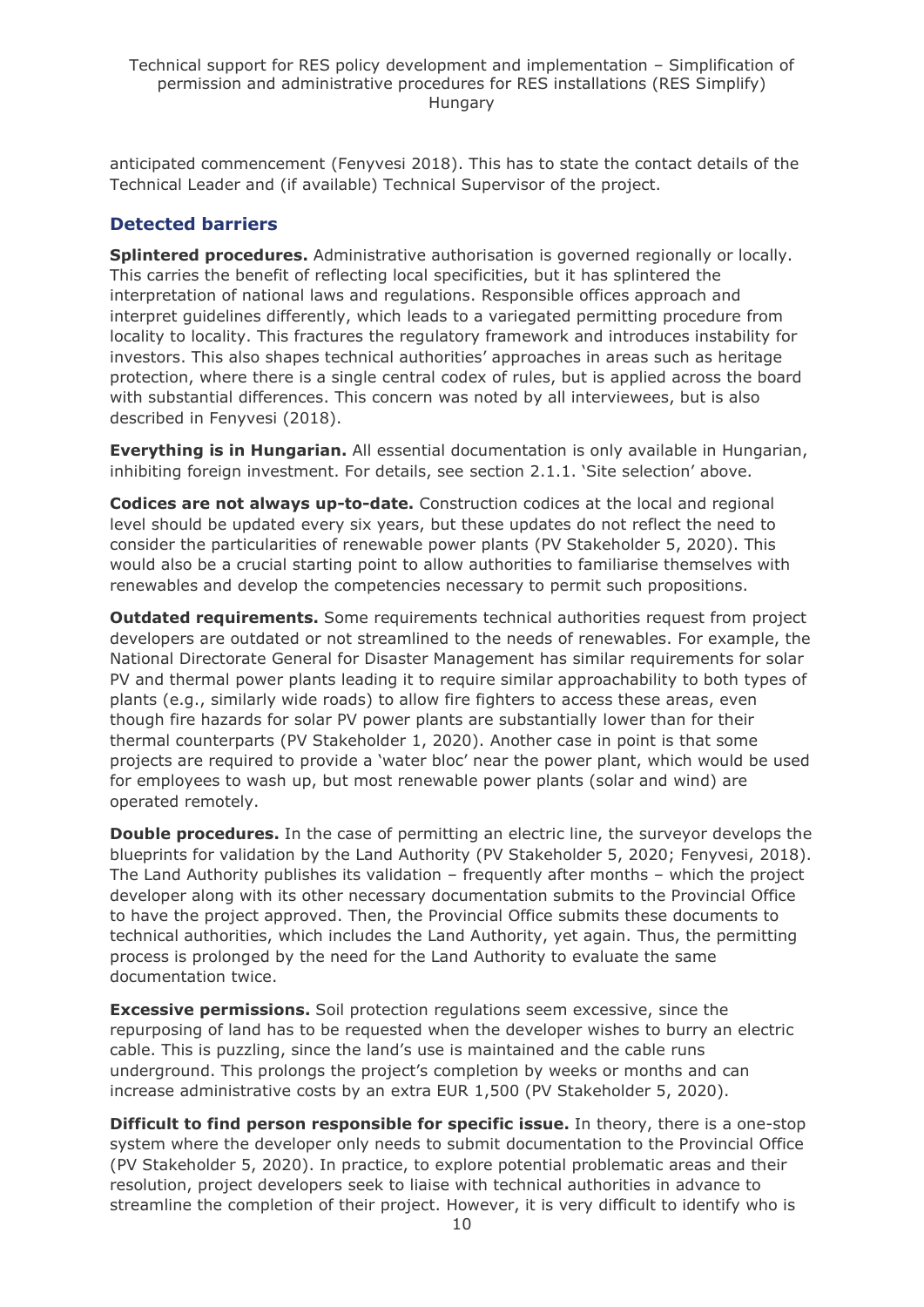responsible for a given area and how they can be reached. This varies by region, but frequently it takes extensive effort to find the responsible person. There is a similar problem with large stakeholders that may have to be involved, such as Hungarian State Railways (Magyar Államvasutak, MÁV for short).

**Incompetent licensing authority.** Incompetent licensing authorities can pose a barrier to the licensing process, but it is a barrier that heavily varies based on the Provincial Office (PV Stakeholder 5, 2020). Some are better and some are worse. Generally, it is not an immense impediment, but some Provincial Offices have little to no experience with renewable projects, which makes permitting slower and more tedious. Coordination on the national level would help to enhance the knowledge of all of those working on permitting renewables, but this should be harmonised with local specificities. The barrier has been pointed out by project developers, but there is no clear indication that national actors have acknowledged or taken action to address it.

**Quantity of administration.** There is little change in the amount of paperwork between projects. A relatively small project – slightly above 0.5 MW – would generally entail a similar amount of paperwork as a large project does. This makes it necessary to invest a disproportionally large amount of resources in small projects, which thus yield lower turnouts deterring investors from taking on such endeavours (PV Stakeholder 2, 2020).

### **Identified good practice**

**One-stop shop (sort-of).** Investors only have to request an administrative authorisation for their power plant from the Provincial Office, which then forwards this for approval to other relevant authorities. In theory, this offers a quick (sort-of) one-stopshop model that streamlines procedures for investors. It is not perfect, however, as some investors have experienced that directly reaching out to relevant authorities to speed their application along accelerates an otherwise relatively slow process.

# <span id="page-10-0"></span>**2.1.4. Grid connection permit**

### **Process flow**

As a first step, the project developer has to submit a request to the DSO that it wishes to connect a power plant to the grid. Then, the DSO issues a 'technical-economic fact sheet' (*műszaki gazdasági tájékoztató*, MGT for short) that is seen as quasi-binding by some DSOs (e.g. E.ON), while it is seen as merely indicative by others (e.g. NKM). The latter group generally request a feasibility study, which is indicative of how the project can and should be developed, if approved. Those DSOs which understand the technical-economic fact sheet as quasi-binding nonetheless also request the developer to undertake a feasibility study, especially if the grid connection is more complex.

Based on the technical-economic fact sheet, the feasibility study and correspondence with the DSO, the developer can prepare the 'connection plan' (PV Stakeholder 1, 5, 2020). Once the DSO approves the connection plan the two parties sign a 'grid connection contract' prior to the power plant becoming approved for operations.

Household-sized solar PV with an installed capacity of less than 50 kW (dominantly rooftop) permitting is much simpler and only requires the developer to submit a request, which the DSO follows up with a technical inquiry. The contractor of the power plant needs to provide the blueprint for the system and draft a 'connection documentation', which has to be approved by the DSO.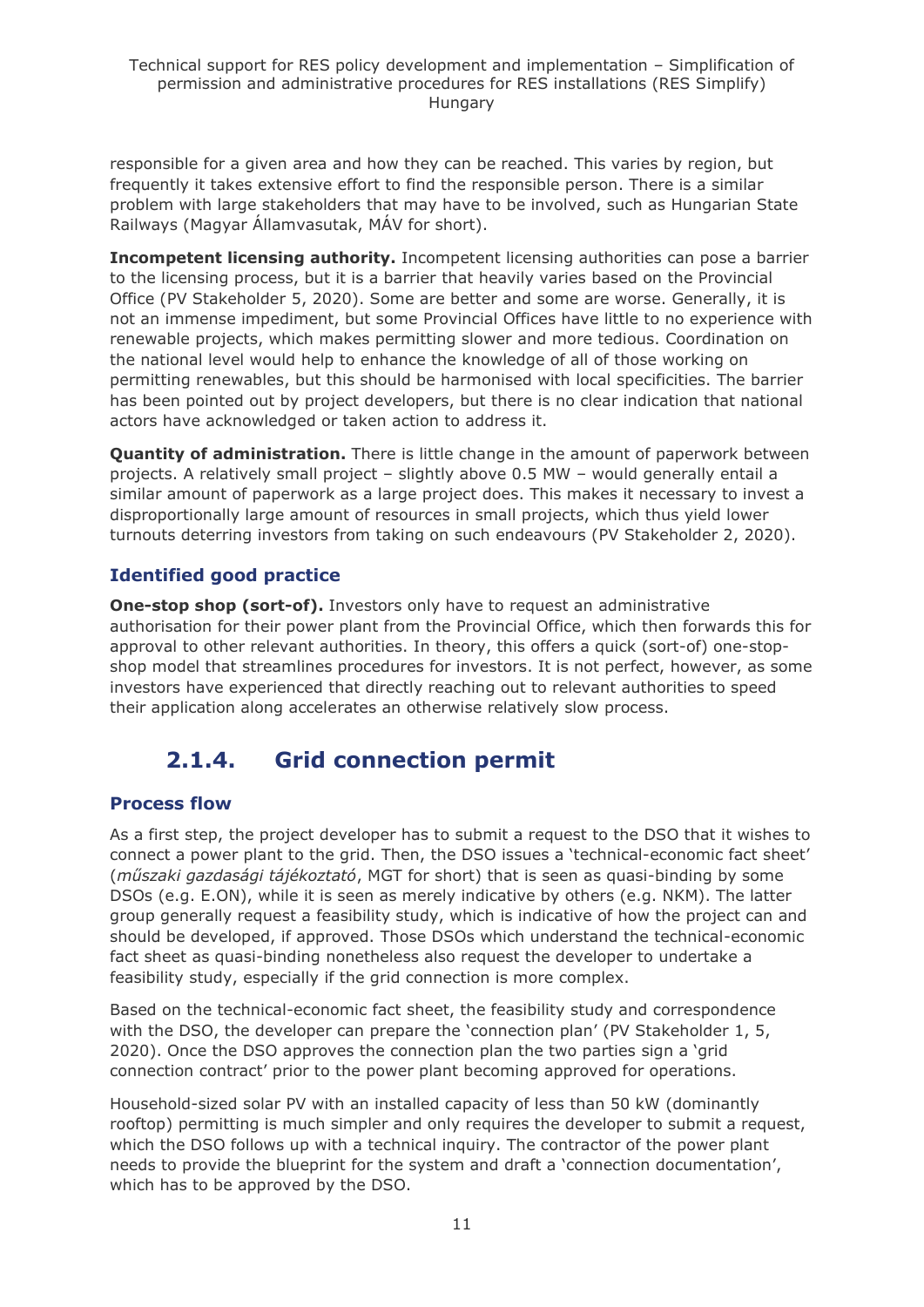### **Deadlines**

In theory, the DSO should provide a response to the developer's grid connection request within thirty days and it states its position in the technical-economic fact sheet (Fenyvesi, 2018). In practice, these deadlines are not always upheld by the parties; instead, the DSO and the developer engage in a cooperative planning process and negotiations to explore how a compromise can be reached that is beneficial for both parties (PV Stakeholder 5). These discussions can last up to a year. Whether the developer and the DSO uphold the thirty day deadline varies from DSO to DSO.

If the connection point is within 3 km of the land where the project will be constructed, the DSO must provide a line extension free-of-charge. However, it has three years to complete this endeavour, which can lead to significant delays (Fenyvesi, 2018).

The technical-economic fact sheet is valid for a period ranging between three to six months, varying based on the DSO and the relation a developer has already established with the DSO (ELMŰ, 2020a; Fenyvesi, 2018; PV Stakeholder 1, 2020; NKM, 2020). During this period the developer has to prepare the 'Connection Plan', which is valid for two years, if approved by the DSO (or, where necessary, the TSO) (ELMU, 2020a).

The last step is the signing of the 'grid connection contract' after which the power plants can become operational fairly quickly, generally within thirty days (PV Stakeholder 1, 2020).

In the case of household-sized power plants the DSO has thirty days to respond to an inquiry. Subsequently, the developer needs to provide the power plants blueprints within ninety days, which the DSO has to approve (or reject) within fifteen days. The developer then has up to a year to complete the installation, following which the DSO provides a contract with the operators of the household-sized power plant within fifteen days. As a last step, the DSO has to change the meter of the house, which is done according to the agreement the two parties come to. These time intervals and deadlines were based on the data provided by E.ON (2020) and thus may vary from DSO to DSO, but are generally seen as indicative.

### **Detected barriers**

**Monopoly position of DSOs.** The Hungarian market is split into six regions that are controlled by a number of DSOs each of them wields monopoly over a certain geography (Brückner, 2019). DSOs, however, wield monopoly over each region, which is an overarching barrier that is seen as the root cause of many barriers listed below (PV Stakeholder 3, 2020). This has been a long-standing and widely recognised issue that has impeded grid accessibility, but remains to be addressed. It could be addressed by the Hungarian Energy & Utilities Regulatory Agency.

**Different interpretations of national regulation.** The rules and procedures of the different DSOs in the geographies they control varies (noted by all interviewees). There are overarching laws and regulations that govern the way in which they must address cases, but there is still room for interpretation. There is a lack of consistency amongst the DSOs, which adds to the risks developers face.

**High and/or varying costs for substations.** Developers may have to bear the costs of the substation for their project, which they willingly do in some cases, if they still anticipate the project to be profitable. However, substations are deemed costly in a European comparison and may significantly vary from DSO to DSO. The costs of constructing a substation may be up to ten-fold the price in Germany (PV Stakeholder 1,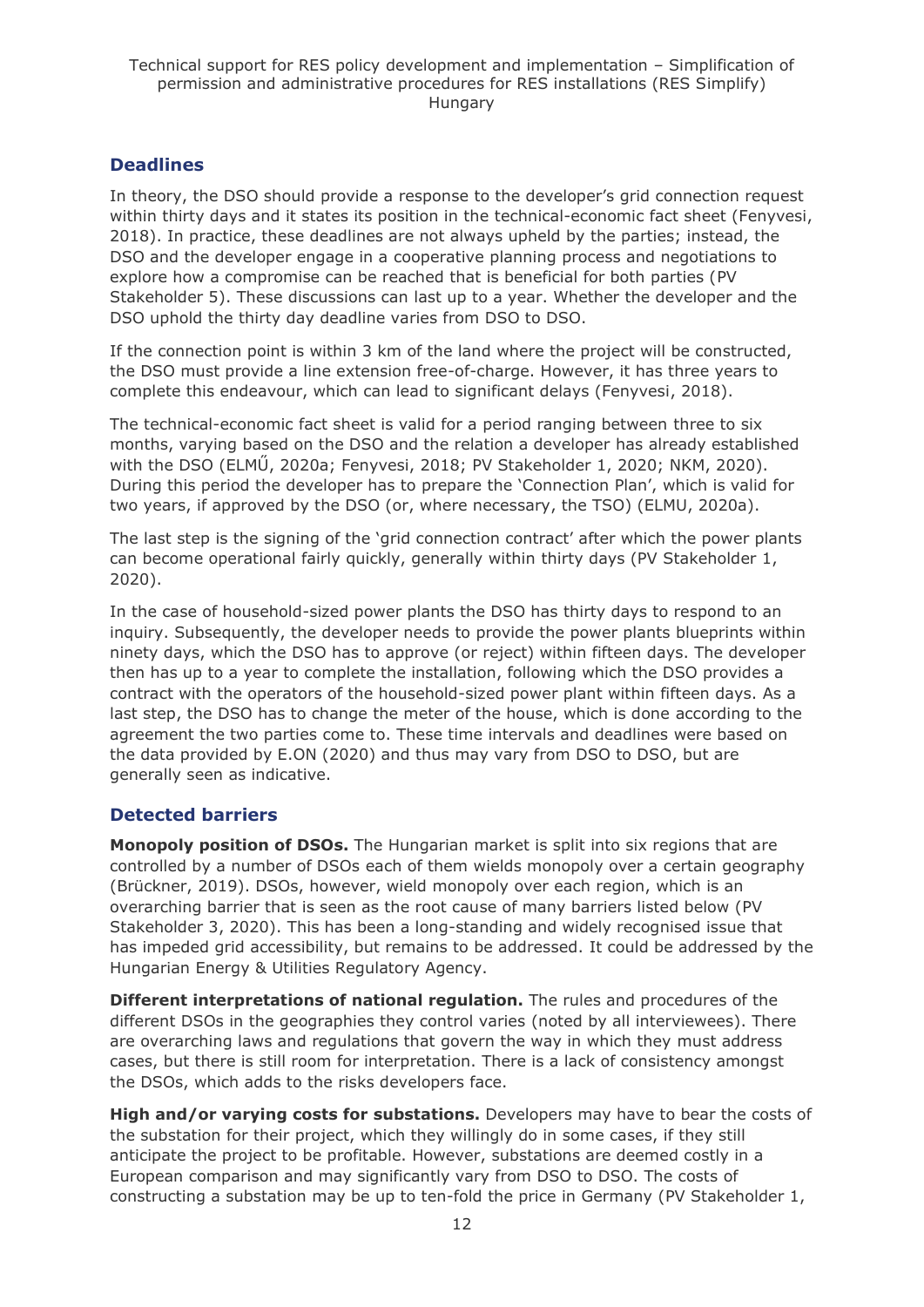5, 2020). Price quotes are provided by DSOs, which practice monopoly over certain geographies, leading to the high prices. There are also substantial differences between the price quotes offered by various DSOs. For instance, experience shows that E.ON is much more expensive than ELMŰ-ÉMÁSZ (PV Stakeholder 1, 2020).

A further dimension of this issue is that cost bearing is not split evenly between beneficiaries (PV Stakeholder 5, 6, 2020). The costs of constructing a substation are borne by the project developer who initially needs these additional capacities. However, the substation addition requested by the DSO may allow for others that subsequently decide to develop projects in the vicinity and the DSO to benefit from the initial investment, without having to contribute.

**Incompetency and structure of DSOs.** Experts and administrators working on permitting grid connections at DSOs were not competent and the way DSOs manage these cases slows down the permitting process (PV Stakeholder 1, 3, 5, 2020). DSOs still extensively rely on a large number of 'old experts' who are well versed in how the grid had functioned when electricity generation was heavily centralised, but they are resistant to adapting infrastructure to meet the needs of increasingly decentralised renewables. The manner in which DSOs are structured further impedes a streamlined permitting process. These entities are set up in a manner where they work more as bureaucracies than flexible private enterprises. Cases frequently involve multiple people from many departments, weighing on the speed of permitting.

Interviewees believed that this barrier was partially a result of the reluctance to change and the monopoly of DSOs. Generally, investors are well aware of the problem, but it has not been widely acknowledged. Some form of competition enhancement by Hungarian Energy & Utilities Regulatory Agency could address the barrier, which could be complemented by educational programmes aimed at teaching and sensitising experts on the changing demands that project developers have towards the grid.

**Insufficient information on grid connection points.** There is a lack of information and transparency on the availability of grid connection points. Upon making a request for a location, the DSO provides information via the technical-economic fact sheet. This has an indication of the grid connection point that it can provide. However, this may be 20-30 km from the location where the developer planned the construction of the power plant initially (PV Stakeholder 1, 2020). Extending the line cable for such a length is costly (in the hundreds of thousands of euros), which can deter investors from a project, forcing them to look for a new location and restart the process. There is little to no transparency on how the DSO comes to a decision, at best, investors can maintain good relations with DSO employees, which can lead to some sort of compromise (PV Stakeholder 5, 2020).

**Grid is nearing saturation.** The grid is relatively saturated. It has been developed to transit and distribute centralised modes of electricity generation, making it increasingly difficult for developers to acquire access points to the grid. This was pointed out by essentially all interviewees, but has been a long-known problem (see e.g., Energiaklub, 2015). Essentially, grid development is a lagging by five to six years (PV Stakeholder 2, 2020).

**Saturation of the grid through placeholders.** The grid is not only nearing saturation, but this problem is exacerbated by the large number of requests for a grid connection points that the DSO has granted to developers, but they have not (yet) used these connection points (PV Stakeholder 5, 2020). This dates back to late-2016, when a large number of project developers filed proposals for projects as the government sought to substitute its feed-in tariff (Kötelező átvétel or KÁT for short) for a green premium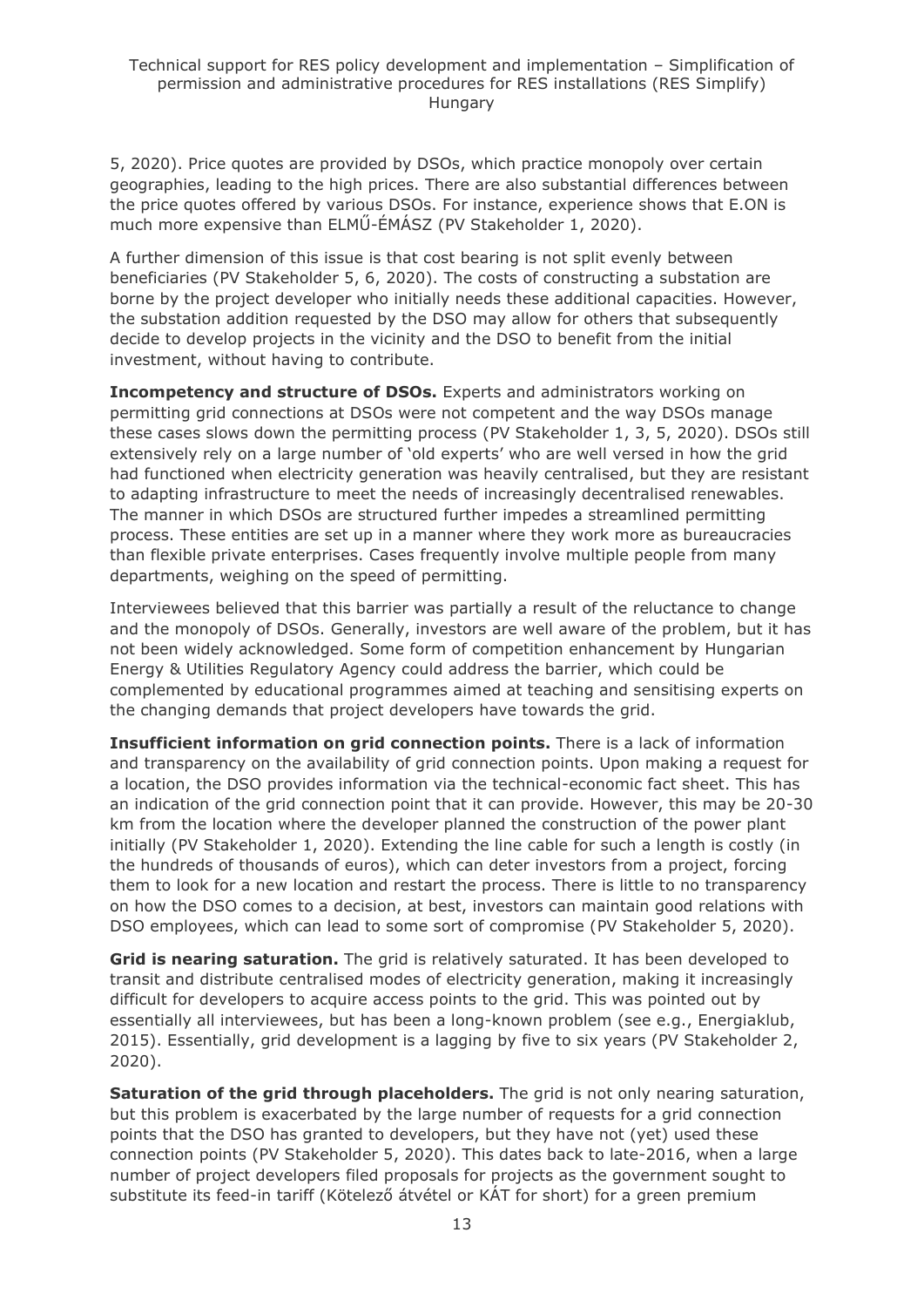system (Megújuló támogatási rendszer or METÁR for short) (Grabner, 2018). Projects filed at the time are still being constructed, while a large number are unlikely to be developed (PV Stakeholder 8, 2020). Many of the latter still have placeholders for grid connection points. Other projects that fall outside of the flood of proposal upon the suspension of the KÁT system have also contributed to this issue.

### **Identified good practice**

No good practice related to this process was identified.

# <span id="page-13-0"></span>**3. Use of IT systems**

A large portion of the administration pertinent to renewable power plants in Hungary is managed electronically. Interviewees were generally satisfied with these services and noted that they streamlined many tasks, but did not fully substitute communication with relevant authorities (see section 2.1.3. 'Administrative authorisation') (PV Stakeholder 1, 2, 5, 6, 2020).

The land registry is available online (FIR, 2020); although, as noted above, it is not always up-to-date. Applications submitted for the power plant at the Regional Offices can be submitted digitally (Kormányablak, 2020b). Power plant construction developments can also be managed electronically through the E-utility website by the developer (Eutility, 2020). Online administration was widely rolled out in Hungary following the introduction of Law CCXXII. of 2015 with services gradually expanded.

Grid connection permits generally have to be filed in written form and either mailed or personally delivered to the DSO. Specific procedures and necessary documents vary based on the DSO. ELMŰ – one of the DSOs – offers the opportunity to provide documentation for household-sized power plants electronically (ELMŰ, 2020b).

# <span id="page-13-1"></span>**4. Complaint procedure**

In general, opportunities for successful appeal are very limited. Most decisions taken throughout the administrative authorisation of a project are done at the local or regional level. An appeal can be filed to the Budapest Office of the 12<sup>th</sup> District, which can override local decisions. However, in practice if the project was not outright refused, the Provincial Office will indicate what must be changed for the project to be greenlit (PV Stakeholder 1, 3, 5, 2020). Changes can be requested by Offices on multiple occasions, before they issue a final approval.

#### *Land repurposing*

Decisions taken on land repurposing by local or provincial offices can be contested within fifteen days of the decision having been made (Kormányablak, 2020b). The contestation should be addressed to the Provincial (or the capital city's) Office, at the cost determined by Agricultural Ministry Decree 30/2015. (VI. 5.).

#### *Administrative authorisation*

Legal remedies remain to be more theoretical as opposed to being applicable in practice. Local decisions can be overturned by the Budapest Office of the 12<sup>th</sup> District, which oversees related procedures, but interviewees unanimously agreed that it is much more constructive to communicate with local decision-makers to find a resolution for arising problems. A similar approach has been deemed feasible when dealing with technical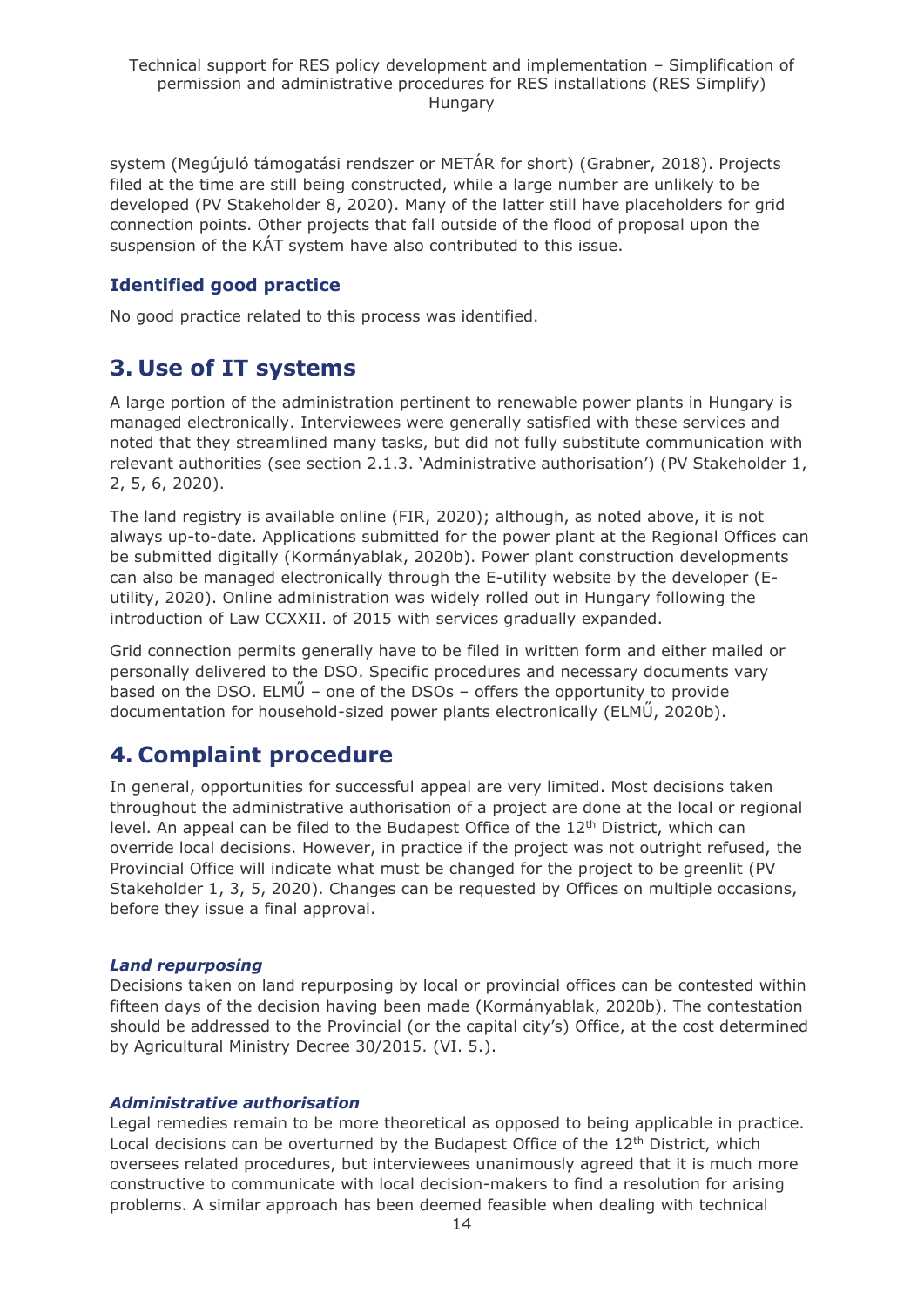authorities with which developers need to engage in dialogue in order to come to a common resolution.

Nonetheless, developers can submit a plaint to overturn the first instance decision taken by the respective provincial authority. They can submit this at the Provincial Office's notary who will forward it to the Budapest Office of the 12<sup>th</sup> District, which oversees the activities of Provincial Offices (Kormányhivatal, 2020). The developer has fifteen days to file such plaint and the decision taken lasts – depending on the type of the issue – between fifteen to thirty days. This, in practice, may be longer, given the need to for further evidence gathering, requests for additional documents, requests for the positions of technical authorities, and possible hearings. The Budapest Office of the 12<sup>th</sup> District can also request for the inquiry to be extended by an additional thirty days, if deemed necessary, of which it must notify the plaintiff.

The developer can file a plaint regarding the second instance decision (taken by the Budapest Office of the  $12<sup>th</sup>$  District) at the provincial court at which it had filed the initial (first instance claim) for administrative authorisation. The plaint should be submitted within fifteen days of the official decision. The length of the inquiry is similar to that of the second instance inquiry's (Kormányhivatal, 2020).

#### *Grid connection*

In the case of grid connection permits, project developers have little room to contest decisions. Cooperating with the DSOs is crucial and in those cases the information on what needs to be changed will be communicated by the DSO instead of declining a request. In theory, project developers can file a complaint at Hungarian Energy and Utilities Regulatory Agency (HEA), but this is seen to be in vain, as action is rarely taken (PV Stakeholder 3, 5, 2020).

### <span id="page-14-0"></span>**5. Specific features to ease administrative procedure**

Table 2 below provides information on the existing specific features to ease administrative procedures in Hungary.

| <b>Specific feature</b>                       | <b>Existing</b> | <b>Short description</b>                                                                                                                                                                                                                                                                                                                                                                |
|-----------------------------------------------|-----------------|-----------------------------------------------------------------------------------------------------------------------------------------------------------------------------------------------------------------------------------------------------------------------------------------------------------------------------------------------------------------------------------------|
| Simultaneous procedures                       | yes             | The two key areas of permitting (the Provincial<br>Office and the DSO) can generally run in parallel.<br>There is a wait until the DSO issues the 'technical<br>economic fact sheet', but the two processes can run<br>in parallel subsequently. Since there is a sort of<br>one-stop-shop system that forwards documentation<br>to relevant authorities, these also run in parallel.   |
| National contact points and<br>one-stop-shops | yes             | There is a one-stop-shop for relevant authorities<br>who issue permitting. This includes authorities<br>responsible for aviation (civil and military), the local<br>notary, defence, environmental protection, and<br>disaster management. If there are missing<br>documents or issues to be resolved, the project<br>developer has to engage with the technical<br>authority directly. |
| Application of $2+1$ and $1+1$<br>rules       | no              |                                                                                                                                                                                                                                                                                                                                                                                         |

*Table 2: Specific features to ease administrative procedures*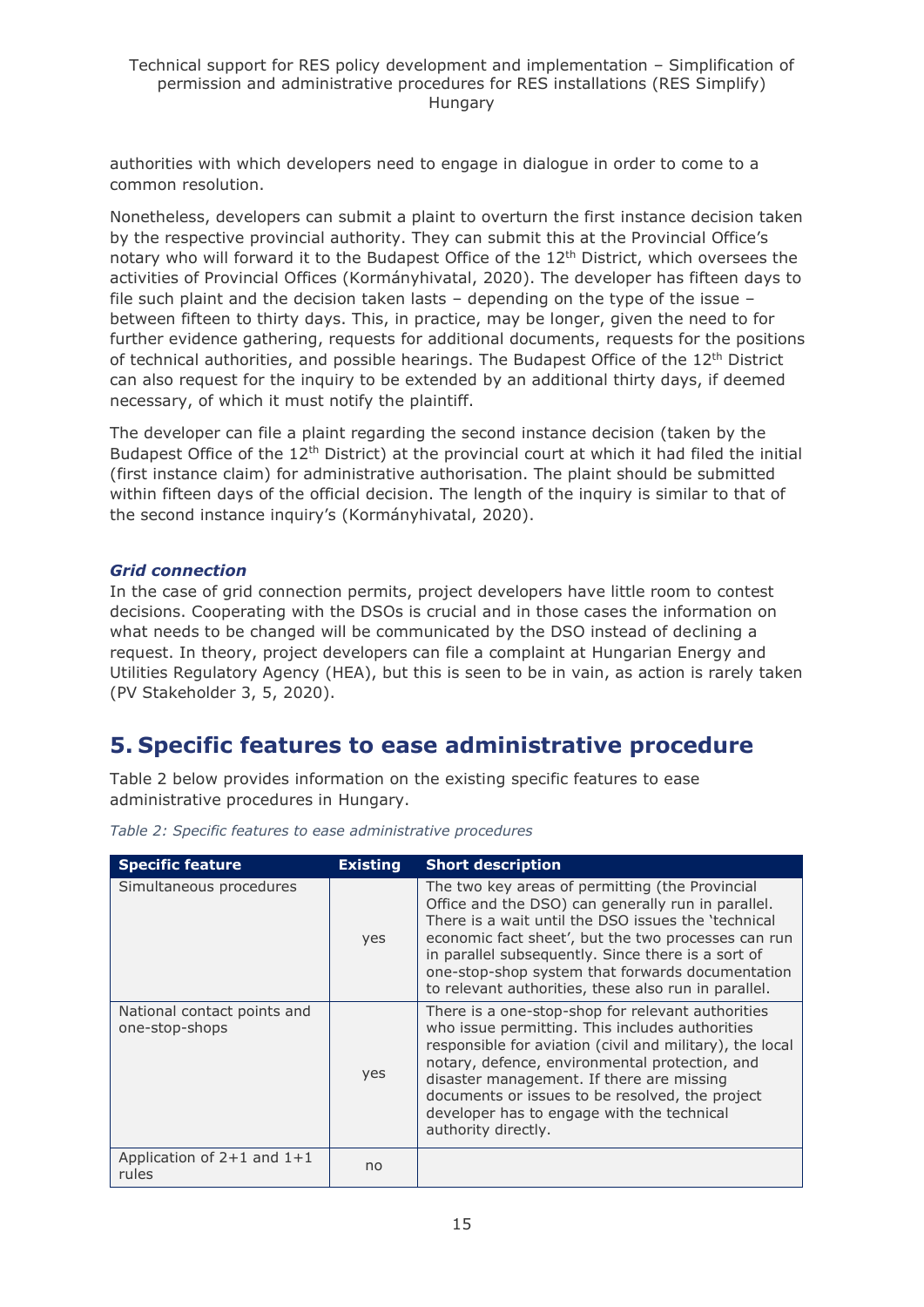| Simple notification<br>procedure                      | no |  |
|-------------------------------------------------------|----|--|
| Pre-planning                                          | no |  |
| Pre-application consultation                          | no |  |
| Project acceptance<br>measures                        | no |  |
| Measures to streamline<br>litigation by third parties | no |  |
| Other                                                 | no |  |

# <span id="page-15-0"></span>**6. Indicators to measure the performance of the overall process**

Table 3 below provides information on the indicators to measure the performance of the overall administrative and grid connection process in Hungary.

|  |  | Table 3: Performance indicators to assess administrative and grid connection processes |  |  |
|--|--|----------------------------------------------------------------------------------------|--|--|
|  |  |                                                                                        |  |  |

| <b>Performance indicator</b>                                                                           | <b>Description</b>                                                                                                                                                                                                                                                                                                                                                                                                                                                                                            |
|--------------------------------------------------------------------------------------------------------|---------------------------------------------------------------------------------------------------------------------------------------------------------------------------------------------------------------------------------------------------------------------------------------------------------------------------------------------------------------------------------------------------------------------------------------------------------------------------------------------------------------|
| Average response time by<br>the competent authorities<br>and TSO/DSO for grid<br>connection procedures | Average response time for authorities varies by the procedural<br>step. For general correspondence it is generally a maximum of<br>fourteen days, but turnaround tends to be quicker. For the<br>specific tasks, provincial offices, technical authorities, and DSOs<br>are generally able to maintain deadlines, but this can vary based<br>on the locality or the DSO.                                                                                                                                      |
| Process duration                                                                                       | Generally speaking, it takes thirty days to obtain a 'technical and<br>economic fact sheet', following which the developer has three to<br>six months to develop the 'Connection Plan'. Upon its completion<br>and acceptance, the project's development takes approximately<br>two years. Thus, all-in-all it takes two and half to three years to<br>develop a large-scale solar PV project. Not counting the preceding<br>time spent on agreeing on the land's acquisition and repurposing.                |
| Project approval rates                                                                                 | N.A. (Projects rarely do not get approval, but frequently require<br>the close cooperation of the project developer with the authorities<br>and the DSO to find a common solution.)                                                                                                                                                                                                                                                                                                                           |
| Costs of administrative<br>processes                                                                   | The developer faces an administrative charge when submitting<br>the request to construct a power plant. This varies based on the<br>installed capacity of the plant from approximately EUR 300 for<br>those with an installed capacity between 50-500 kW (the<br>smallest category) to EUR 4,200 for installations above 400 MW.<br>The developer will face further fees for the permitting of<br>electricity lines and substations, the cost of which varies based on<br>the location and type (MKEH, 2020). |
|                                                                                                        | The developer has to pay a fee of approximately EUR 500 for the<br>claim it files to connect a power plant to the grid with a power<br>plant with an installed capacity of less than 50 MW (MEKH Decree<br>15/2016. (XII.20.)). The DSO also collects a fee of approximately<br>EUR 630 for evaluating the connection plan in the same case.<br>These costs vary with larger power plants.                                                                                                                    |
| Share of permits that are<br>legally challenged                                                        | N.A.                                                                                                                                                                                                                                                                                                                                                                                                                                                                                                          |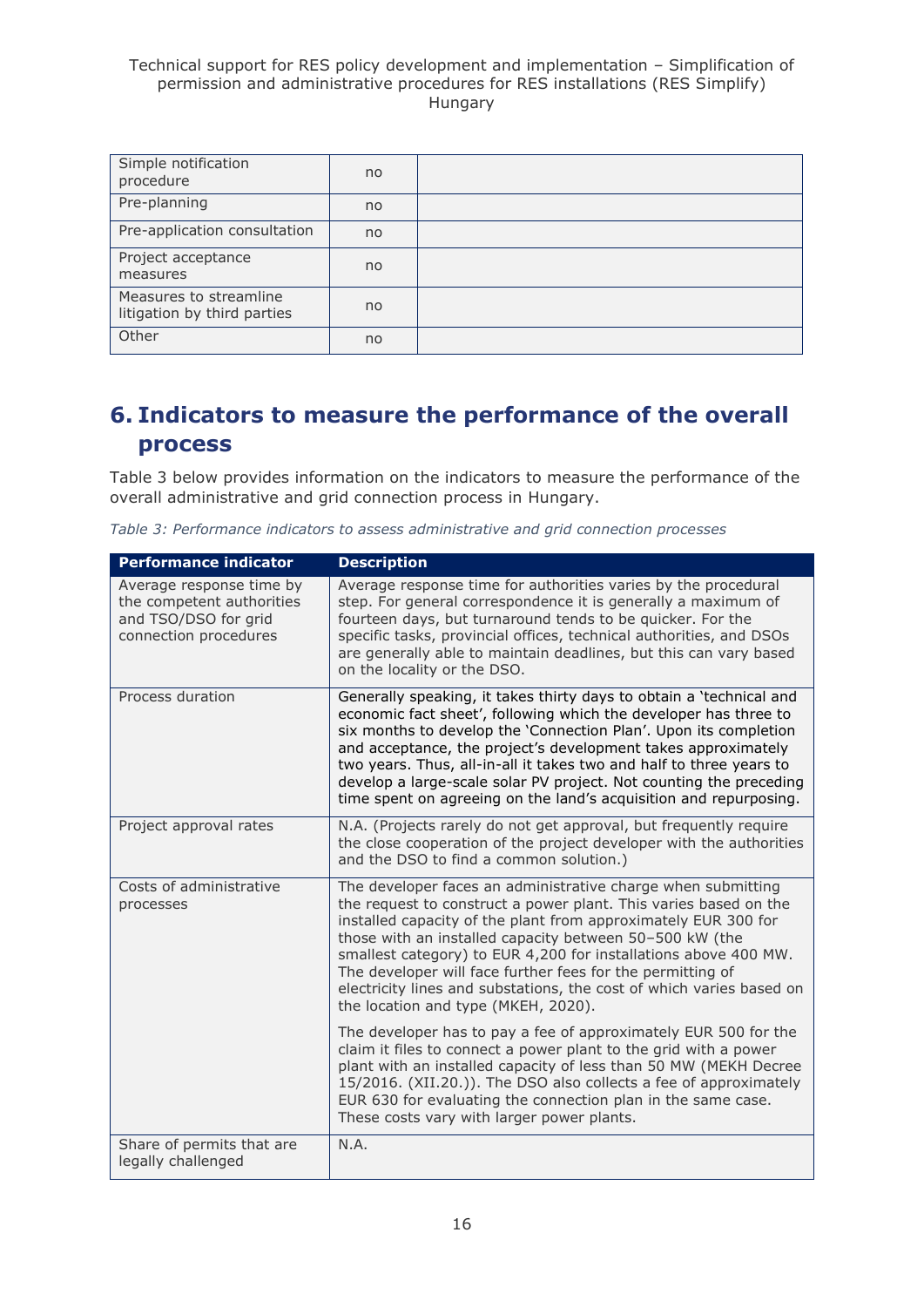| Share of legal challenges<br>that are overruled | N.A. |
|-------------------------------------------------|------|
| Stakeholder interests                           | N.A. |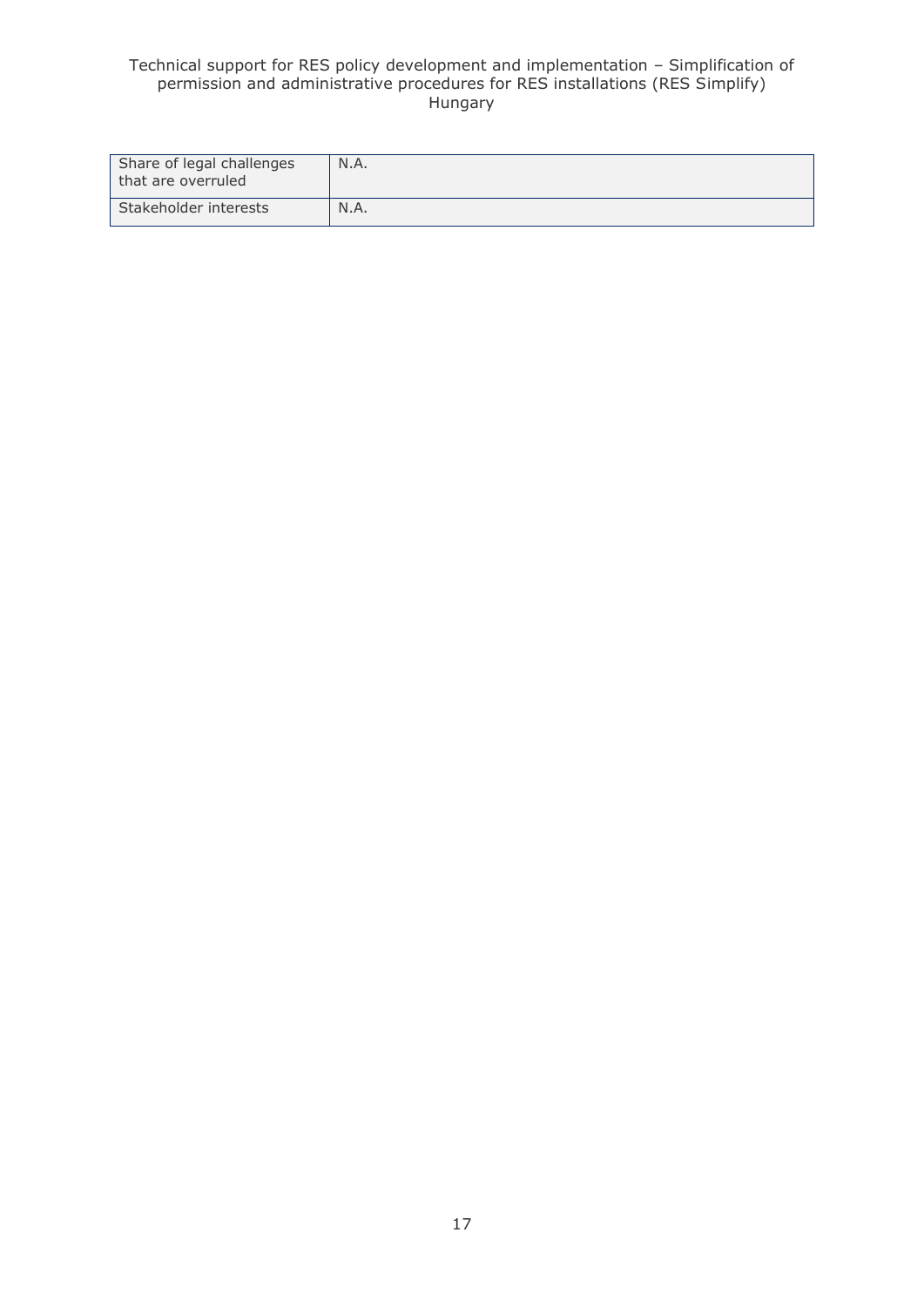### <span id="page-17-0"></span>**References**

- Brückner, G., 2019. Index.hu. [online] Available at: [<https://index.hu/gazdasag/2019/10/07/hogy\\_nez\\_ki\\_a\\_jovoben\\_a\\_hazai\\_aramp](https://index.hu/gazdasag/2019/10/07/hogy_nez_ki_a_jovoben_a_hazai_arampiac/) [iac/>](https://index.hu/gazdasag/2019/10/07/hogy_nez_ki_a_jovoben_a_hazai_arampiac/) [Accessed 1 December 2020].
- Czinkóczi, S., 2020. Az állam segít elvenni a földeket, ha a tulajdonosok nem akarják napelemes cégnek adni. 444.hu. [online] Available at: [<https://444.hu/2020/10/09/az-allam-segit-elvenni-a-foldeket-ha-tulajdonosok](https://444.hu/2020/10/09/az-allam-segit-elvenni-a-foldeket-ha-tulajdonosok-nem-akarjak-napelemes-cegnek-adni)[nem-akarjak-napelemes-cegnek-adni>](https://444.hu/2020/10/09/az-allam-segit-elvenni-a-foldeket-ha-tulajdonosok-nem-akarjak-napelemes-cegnek-adni) [Accessed 1 December 2020].
- Energiaklub, 2015. Hálózatfejlesztési tanulmány. [online] Available at: [<https://energiaklub.hu/tanulmany/halozatfejlesztesi-igenyek-magyarorszagon-](https://energiaklub.hu/tanulmany/halozatfejlesztesi-igenyek-magyarorszagon-4448)[4448>](https://energiaklub.hu/tanulmany/halozatfejlesztesi-igenyek-magyarorszagon-4448) [Accessed 1 December 2020].
- ELMŰ, 2020a. Általános tájékoztató kiserőmű hálózati csatlakoztatásáról. [online] Available at: [<https://elmuhalozat.hu/ugyintezes/muszaki](https://elmuhalozat.hu/ugyintezes/muszaki-ugyintezes/kiseromuvek)[ugyintezes/kiseromuvek>](https://elmuhalozat.hu/ugyintezes/muszaki-ugyintezes/kiseromuvek) [Accessed 1 December 2020].
- ELMŰ, 2020b. Háztartási Méretű Kiserőmű. [online] Available at: <https://elmuhalozat.hu/ugyintezes/muszaki-ugyintezes/haztartasi-meretukiseromu> [Accessed 1 December 2020].
- E.ON, 2020. Tudnivalók a HMKE-ről. [online] Available at: [<https://www.eon.hu/hu/hmke/tudnivalok.html>](https://www.eon.hu/hu/hmke/tudnivalok.html) [Accessed 1 December 2020].
- E-utility, 2020. E-építés. [online] Available at: [<https://www.e-epites.hu/e-kozmu>](https://www.e-epites.hu/e-kozmu) [Accessed 1 December 2020].
- FIR (Földhivatal Információs Rendszer [Land Authority Information System]), 2020. Hivatallista. [online] Available at: [<http://www.takarnet.hu/pls/tknet/hivatalok\\_p.hivatallista>](http://www.takarnet.hu/pls/tknet/hivatalok_p.hivatallista) [Accessed 1 December 2020].
- Grabner, P., 2018. Aktuális energetikai szabályozási kérdések és tervek. [online] Available at: [<https://mtvsz.hu/dynamic/energia\\_klima/mtvsz\\_2018\\_11\\_29\\_gpv3.pdf>](https://mtvsz.hu/dynamic/energia_klima/mtvsz_2018_11_29_gpv3.pdf) [Accessed 1 December 2020].
- Government of Hungary, 2020. National Energy and Climate Plan NECP. [online] Available at: [<https://ec.europa.eu/energy/topics/energy-strategy/national](https://ec.europa.eu/energy/topics/energy-strategy/national-energy-climate-plans_en)[energy-climate-plans\\_en>](https://ec.europa.eu/energy/topics/energy-strategy/national-energy-climate-plans_en) [Accessed 1 December 2020].
- Kaderják, P., 2020. Welcoming Speech, Renewable Energy in Hungary Opportunities and Challenges ahead, EUFORES. [online] Available at: [<http://www.eufores.org/index.php?id=312>](http://www.eufores.org/index.php?id=312) [Accessed 1 December 2020].
- Kormányablak, 2020a. [online] Available at: [<http://kormanyablak.hu/hu/feladatkorok/170/FOLDH00051>](http://kormanyablak.hu/hu/feladatkorok/170/FOLDH00051) [Accessed 1 December 2020].
- Kormányablak, 2020b. [online] Available at: [<http://kormanyablak.hu/hu/feladatkorok/269/MMBHA00081>](http://kormanyablak.hu/hu/feladatkorok/269/MMBHA00081) [Accessed 1 December 2020].
- Kormányhivatal, 2020. Fellebezési eljárás. [online] Available at: <https://www.kormanyhivatal.hu/download/5/74/30000/ZMKH%20hat%C3%B3s %C3%A1gi%20f%C5%91oszt%C3%A1ly%20%C3%BCgymenet%20le%C3%ADr %C3%A1sok.pdf#!DocumentBrowse> [Accessed 1 December 2020].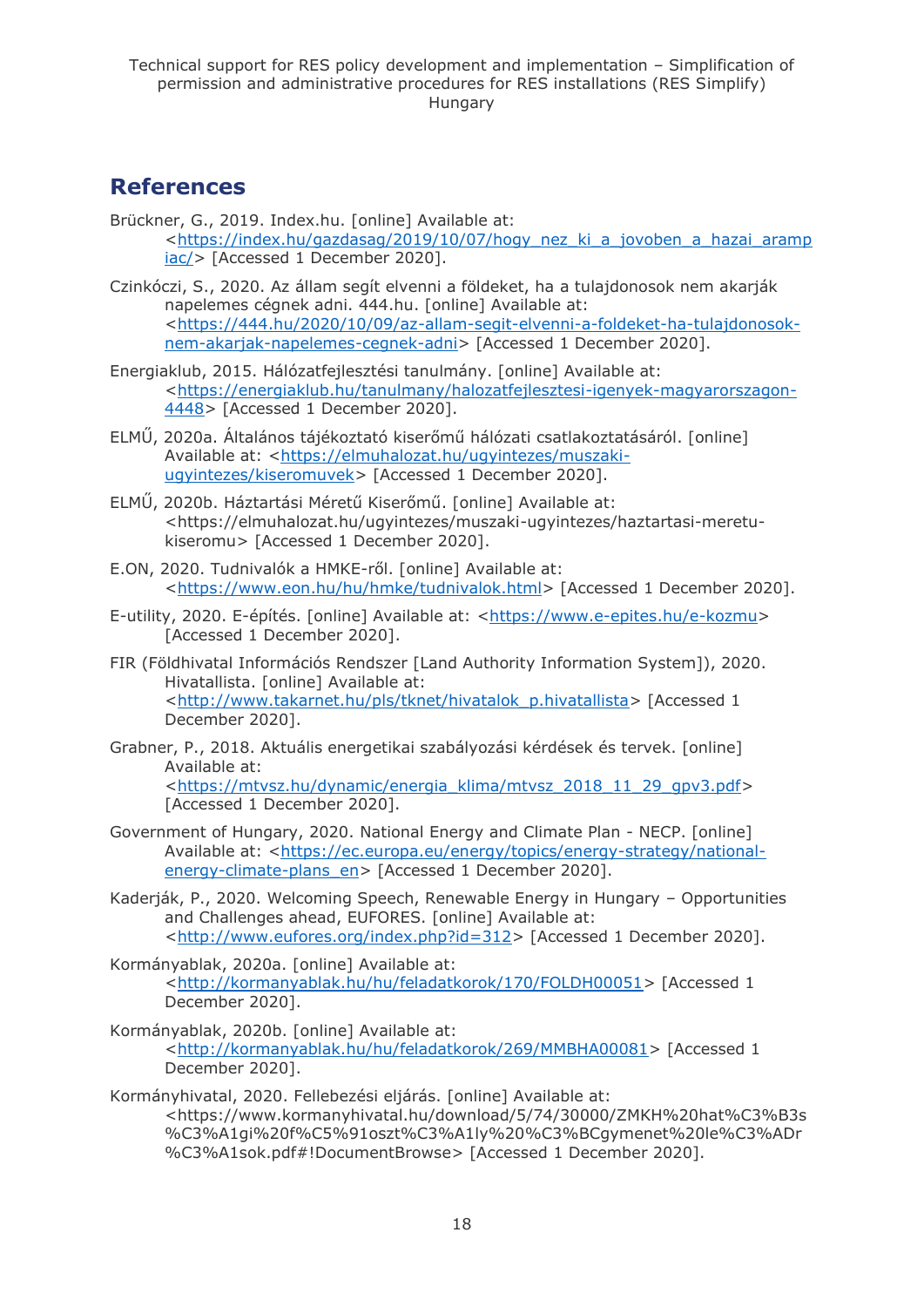- MKEH, 2020. Díjak Sajátos Építmények. [online] Available at: [<http://mkeh.gov.hu/index.php?name=OE-eLibrary&file=download&id=16263>](http://mkeh.gov.hu/index.php?name=OE-eLibrary&file=download&id=16263) [Accessed 1 December 2020].
- NKM, 2020. Kiserőmű. [online] Available at: [<https://www.nkmaramhalozat.hu/pages/aloldal.jsp?id=29747>](https://www.nkmaramhalozat.hu/pages/aloldal.jsp?id=29747) [Accessed 1 December 2020].
- Portfolio, 2019. A napenergia lehelhet életet a haldokló magyar vidékbe. Portfolio.hu. [online] Available at: [<https://www.portfolio.hu/uzlet/20190607/a-napenergia](https://www.portfolio.hu/uzlet/20190607/a-napenergia-lehelhet-eletet-a-haldoklo-magyar-videkbe-326999)[lehelhet-eletet-a-haldoklo-magyar-videkbe-326999>](https://www.portfolio.hu/uzlet/20190607/a-napenergia-lehelhet-eletet-a-haldoklo-magyar-videkbe-326999) [Accessed 1 December 2020].
- Rescoop, 2014. Közösségi energia szabályozása Magyarországon. Rescoop.eu. [online] Available at: [<https://www.rescoop.eu/uploads/rescoop/downloads/National\\_recomendations\\_](https://www.rescoop.eu/uploads/rescoop/downloads/National_recomendations_Hungary.pdf) [Hungary.pdf>](https://www.rescoop.eu/uploads/rescoop/downloads/National_recomendations_Hungary.pdf) [Accessed 1 December 2020].
- Szabó, I., 2020. Hivatalos: lelépte a napenergia Paksot. Napi.hu. [online] Available at: [<https://www.napi.hu/magyar\\_gazdasag/napelem-rekord-napenergia-mavir](https://www.napi.hu/magyar_gazdasag/napelem-rekord-napenergia-mavir-paksi_atomeromu-megujulo_energia.718753.html?fbclid=IwAR2ZW9I9KQXvK480kUZHBUBXKUC2g1IBdJuyZFuP2k9j1Q-vNxlT3Uh9c_4)[paksi\\_atomeromu](https://www.napi.hu/magyar_gazdasag/napelem-rekord-napenergia-mavir-paksi_atomeromu-megujulo_energia.718753.html?fbclid=IwAR2ZW9I9KQXvK480kUZHBUBXKUC2g1IBdJuyZFuP2k9j1Q-vNxlT3Uh9c_4)[megujulo\\_energia.718753.html?fbclid=IwAR2ZW9I9KQXvK480kUZHBUBXKUC2g1](https://www.napi.hu/magyar_gazdasag/napelem-rekord-napenergia-mavir-paksi_atomeromu-megujulo_energia.718753.html?fbclid=IwAR2ZW9I9KQXvK480kUZHBUBXKUC2g1IBdJuyZFuP2k9j1Q-vNxlT3Uh9c_4) [IBdJuyZFuP2k9j1Q-vNxlT3Uh9c\\_4>](https://www.napi.hu/magyar_gazdasag/napelem-rekord-napenergia-mavir-paksi_atomeromu-megujulo_energia.718753.html?fbclid=IwAR2ZW9I9KQXvK480kUZHBUBXKUC2g1IBdJuyZFuP2k9j1Q-vNxlT3Uh9c_4) [Accessed 1 December 2020].
- Szabo, J., Weiner, Cs., and Deák, A., 2020. Energy Governance in Hungary. Handbook of Energy Governance in Europe. [online] Available at: [<https://link.springer.com/referenceworkentry/10.1007%2F978-3-319-73526-](https://link.springer.com/referenceworkentry/10.1007%2F978-3-319-73526-9_13-2) [9\\_13-2>](https://link.springer.com/referenceworkentry/10.1007%2F978-3-319-73526-9_13-2) [Accessed 1 December 2020].

#### **Interviews**

- PV Stakeholder 1, 2020: online videoconference interview. Interviewed on 03 November 2020.
- PV Stakeholder 2, 2020: online videoconference interview. Interviewed on 06 November 2020.
- PV Stakeholder 3, 2020: online videoconference interview. Interviewed on 17 November 2020.
- PV Stakeholder 5, 2020: online videoconference interview. Interviewed on 26 November 2020.
- PV Stakeholder 6, 2020: online videoconference interview. Interviewed on 26 November 2020.
- PV Stakeholder 7, 2020: online videoconference interview. Interviewed on 26 November 2020.
- PV Stakeholder 8, 2020: online videoconference interview. Interviewed on 23 March 2020 (on another, but related matter).

#### **Legislation**

- Act No. LXXXVI of 2007 on Electric Energy: 2007. évi LXXXVI. törvény a villamos energiáról.
- Agricultural Ministry Decree 30/2015. (VI. 5.) on the procedural fees and their payment to land protection authorities: 30/2015. (VI. 5.) FM rendelet a földvédelmi hatósági eljárás igazgatási szolgáltatási díjának mértékéről és a díj megfizetésének részletes szabályairól.

Civil Code: Polgári Törvénykönyv.